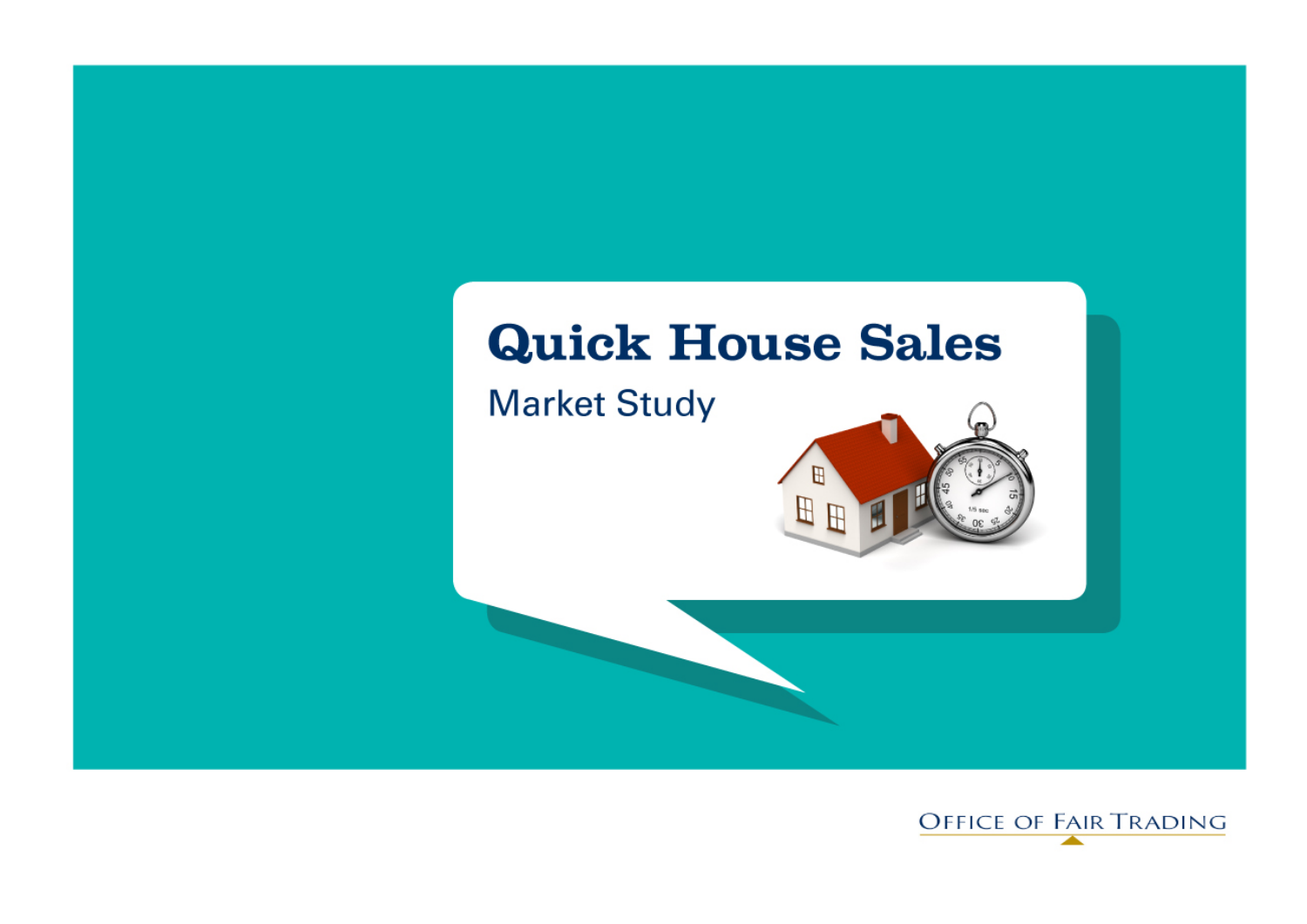# **Contents**

| <b>Introduction</b>          | $\overline{2}$ |
|------------------------------|----------------|
| <b>Summary</b>               | 3              |
| Our market study             | 8              |
| The quick house sale sector  | 10             |
| The quick house sale process | 17             |
| <b>Conclusion</b>            | 32             |
| <b>Annexes</b>               | 33             |
| <b>References</b>            | 34             |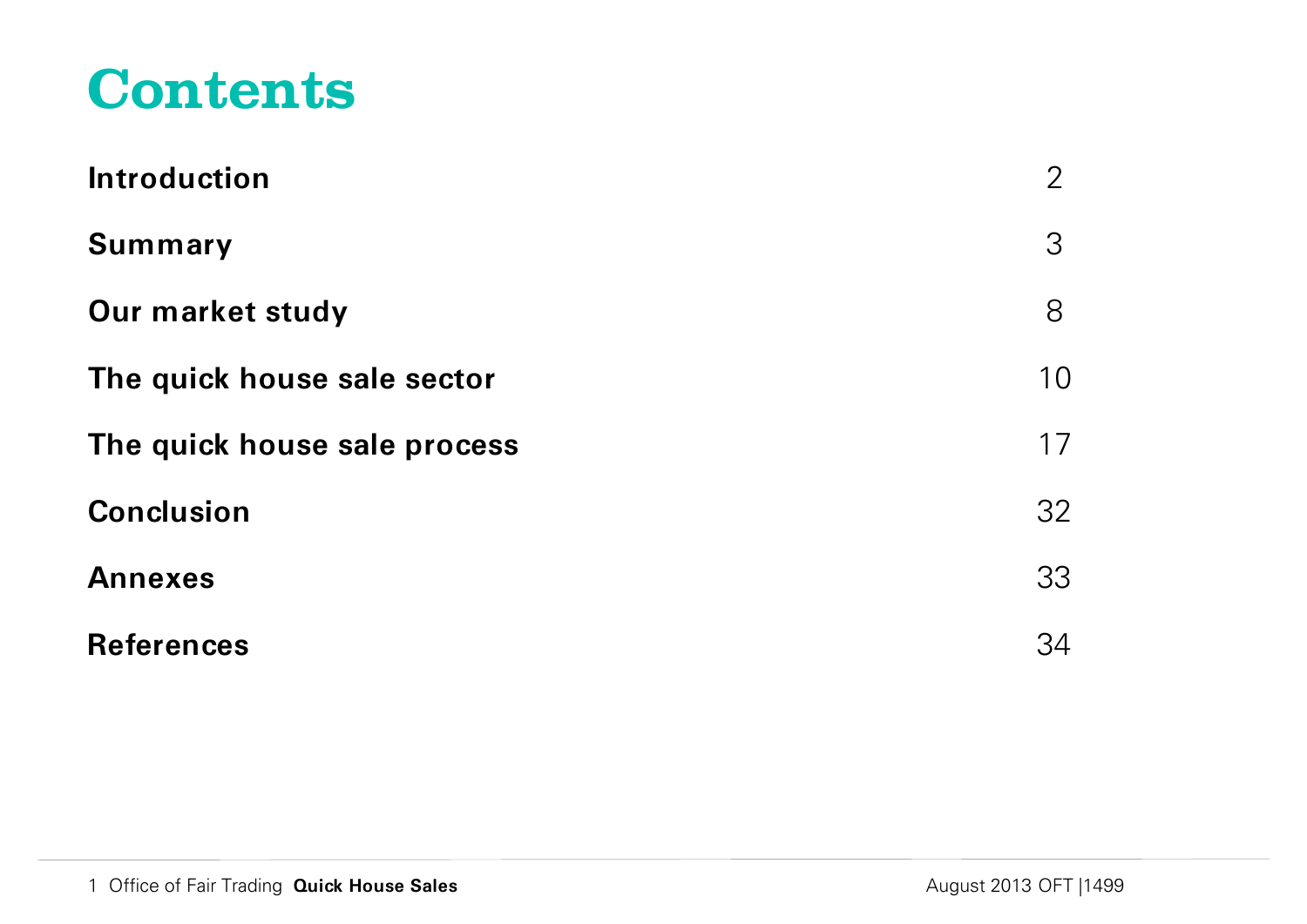# <span id="page-2-0"></span>**Introduction**

This report will be of interest to businesses that operate in the 'quick house sale' sector; to homeowners who are considering, or going through, a quick house sale; and to enforcers. It will be of some interest too to surveyors and other businesses that provide ancillary services to the sector.

Quick house sales can be beneficial to home sellers who want a quick, guaranteed and hassle-free sale. Our study has shown this to be a dynamic and innovative sector where some businesses have modified their business models to try to offer a better service to home sellers. However, we have also identified business practices that may not comply with the law and practices that fall short of the standards we would expect of businesses in this sector. Our report gives businesses in the sector a clear steer on what they should and should not do. At Annexes A and B, we also summarise the main legal obligations and offer suggestions on good practice.

We found that home sellers are not always able to make confident use of the quick house sale service. This includes sellers in vulnerable situations, such as those in financial difficulty and, sometimes, older people. Our report provides an overview of the sector and the process, and offers suggestions on how sellers can help themselves as they engage with the sector. At Annexes C and D, we summarise the alternatives to quick house sales and list our top tips for home sellers.

# **Thank you**

This market study has been possible thanks to the individuals who shared their (sometimes stressful) experiences of quick house sales and the companies that explained how their business models operate. We also heard from consumer groups, charities, industry professionals, and government departments and agencies. We are grateful for all these contributions and the willingness to assist the Office of Fair Trading (OFT) in our work.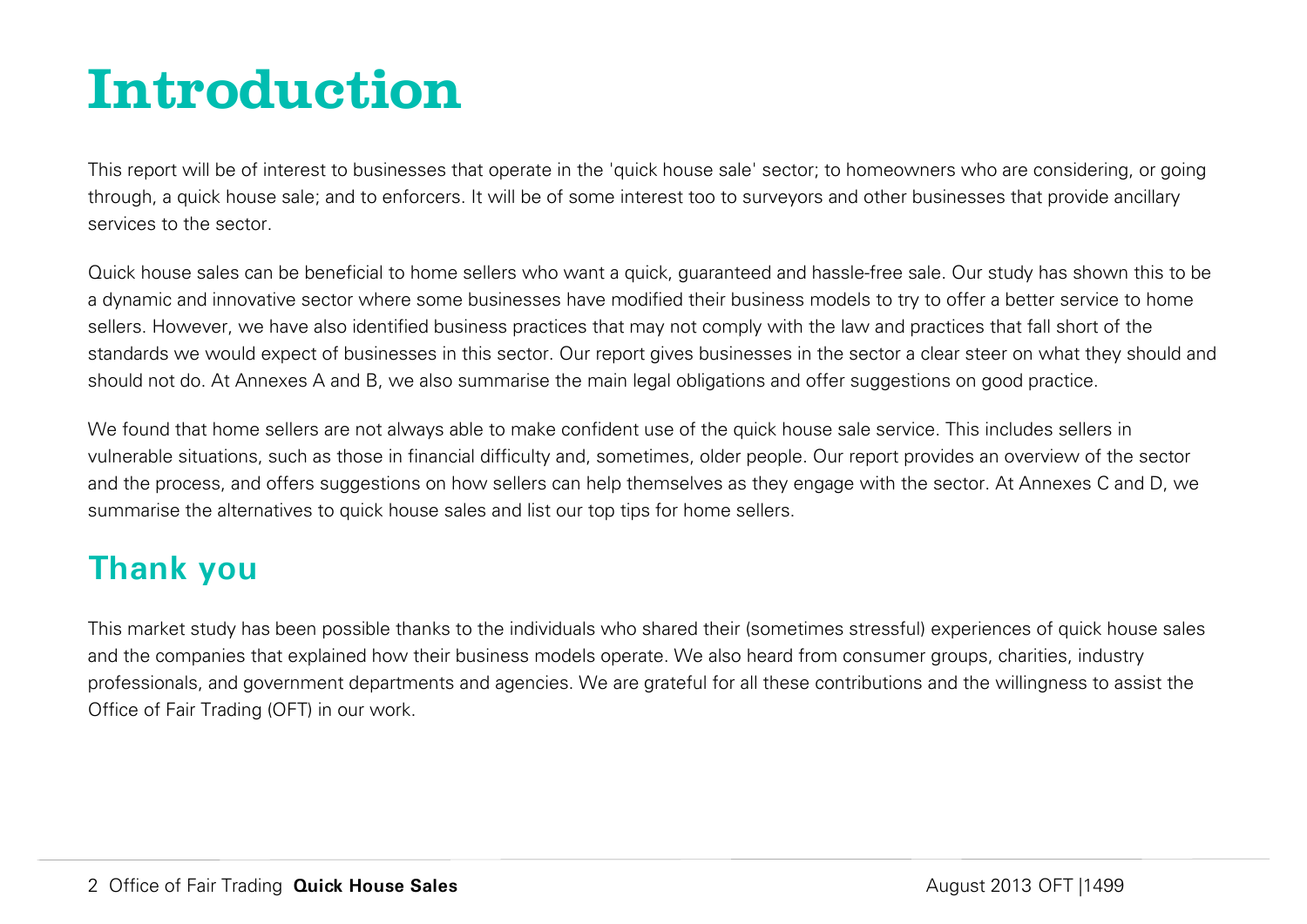# <span id="page-3-0"></span>**Summary**

In April 2013, the OFT launched a study looking at the UK's 'quick house sale' sector.

By carrying out the study, we wanted to find out whether this sector works well for home sellers. We had particular concerns about the risks to sellers in vulnerable situations, such as older people (for example when they need to move due to declining health) or those who need to clear debts and/or avoid repossession. We also noted that where sellers get a bad deal, they could lose a lot of money.

## What is a quick house sale?

Businesses that specialise in quick house sales, referred to as 'providers' in this report, claim to offer a much faster sale than the home seller might hope to achieve on the open market. In return, though, the home seller must accept (usually) a 'below market value' price for their home (for example 80 per cent of the full market value).

# **What we have found**

## **The practices of most concern**

From our study, we have identified business practices that may not comply with the law. These practices risk harming home sellers by limiting their ability to make free and informed choices. They also risk giving the industry a bad name, undermining the providers that do deal with sellers fairly and putting off sellers who might benefit from the service.

The practices of most concern relate to:

• **Offer prices.** Home sellers are not given enough information about the status of the initial offer price and that factors such as an adverse survey may cause it to be reduced later on. Last minute and often significant reductions in the offer price raise concerns that providers may be exploiting sellers' circumstances, especially when providers do not give the reasons for reductions in the offer price.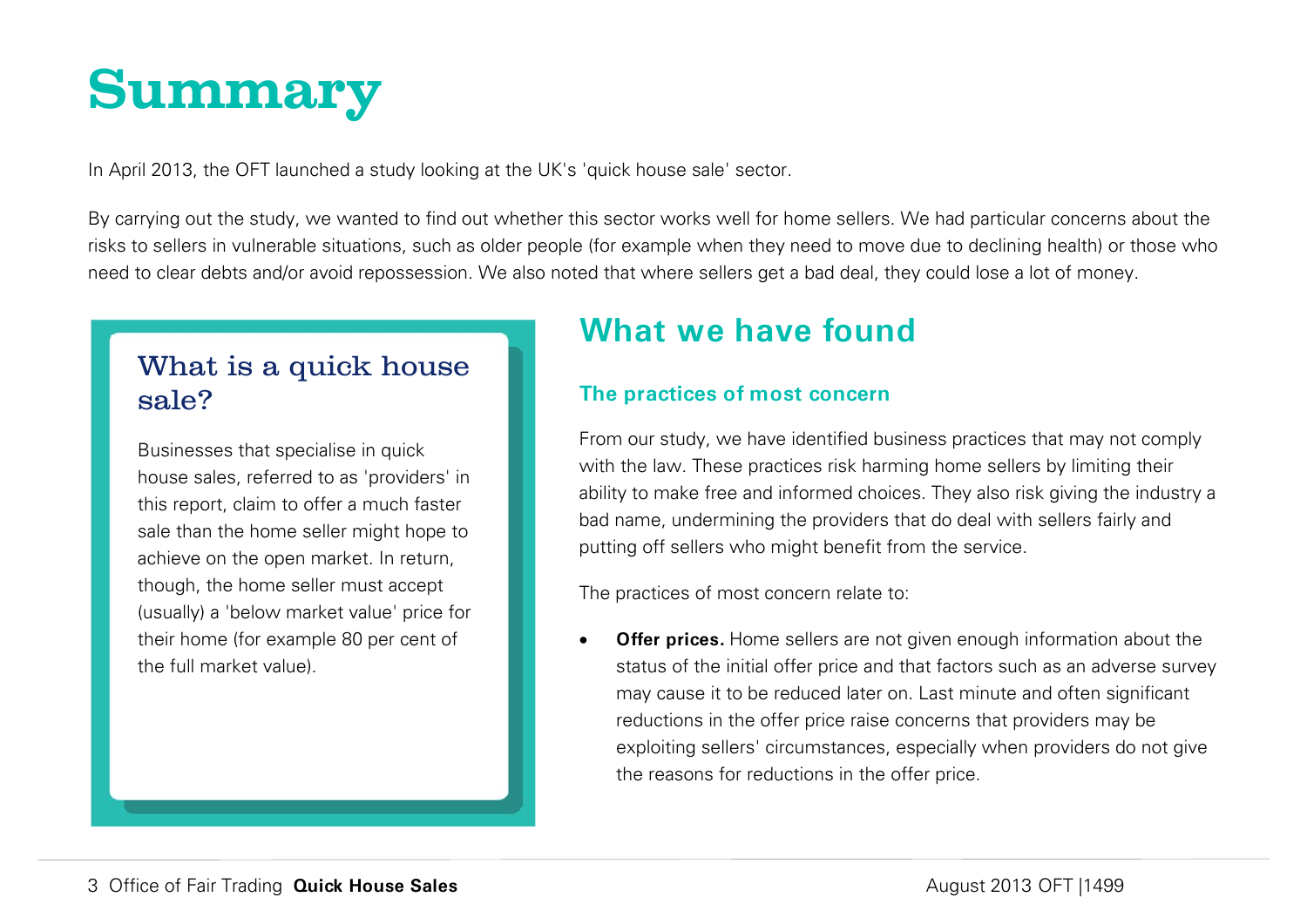- **The speed of the service.** On their websites and in other marketing, providers tend to stress the fastest possible times to completion (for example 'seven days'), rather than the more typical times (three to four weeks). Few explain clearly the basis for their claims or the factors that may lengthen timescales. We are also concerned when providers require home sellers to sign longterm exclusivity agreements. We cannot see how lengthy tie-ins square with the promise of a quick house sale. Home sellers who want a speedy sale should question why quick house sale agreements should last much longer than four weeks.
- **The identity of the actual buyer**. Not all providers are being clear with home sellers about their service: are they going to buy, find a buyer or pass on details to another provider?
- **How the purchase will be paid for**. Not all providers are explaining clearly the buyer's financial position: does the buyer have cash funds available now or must they borrow or raise finance first?

#### **Overview of the sector**

The quick house sale sector is a very small part of the overall housing market in the UK, representing one-half to one per cent of all UK residential property sales (by number of transactions). Nonetheless, sales are likely to be in the region of £0.5 billion to £0.9 billion based on an average quick sale estimated at around £100,000. Home sellers that complete a quick house sale typically forgo between 10 and 25 per cent of the market value of the property (although we have seen much higher figures on occasions). In each case, this can amount to several tens of thousands of pounds.

Home sellers use quick house sales for all sorts of reasons. For example to:

avoid repossession, clear debts or sort out financial problems

Quick house sales make up one-half to one per cent of all UK residential property transactions and are worth in the region of £0.5 to £0.9 billion.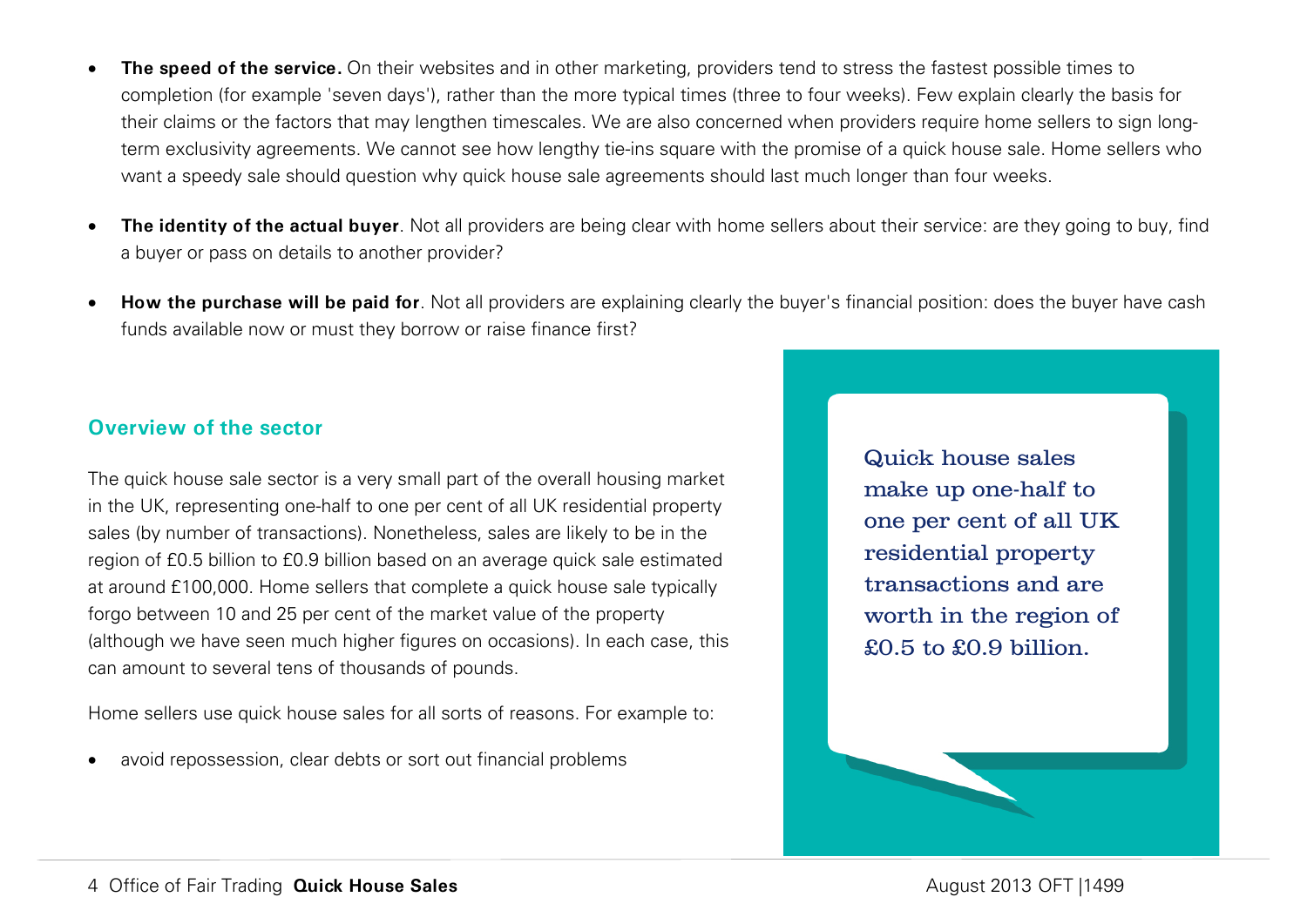- dispose of an inherited property
- move for age or health related reasons
- sell as a fallout from a divorce or relationship breakdown
- relocate due to a change of job or to emigrate
- repair a broken property chain
- try a different approach when they have failed to sell through a traditional estate agent
- get around difficulties that make the property hard to market, such as a flooding risk or a short lease.

Quick house sale providers offer home sellers an alternative way to sell their home. When things go well, they deliver a quick, guaranteed and hassle-free sale. Some sellers, given their circumstances, are happy to accept a lower price for their home to achieve this.

The basic service that home sellers get from providers falls into one of three types:

- **buying**: some providers buy properties direct from home sellers, either for resale or to let
- **brokering**: some providers seek to introduce home sellers to third party buyers and may take steps around progressing a sale
- **'lead generation'**: some businesses identify home sellers who are interested in a quick sale and pass on details (or 'leads') to other quick house sale providers.

Some providers buy some properties and broker the sale of others. Some lead generators may also sometimes broker.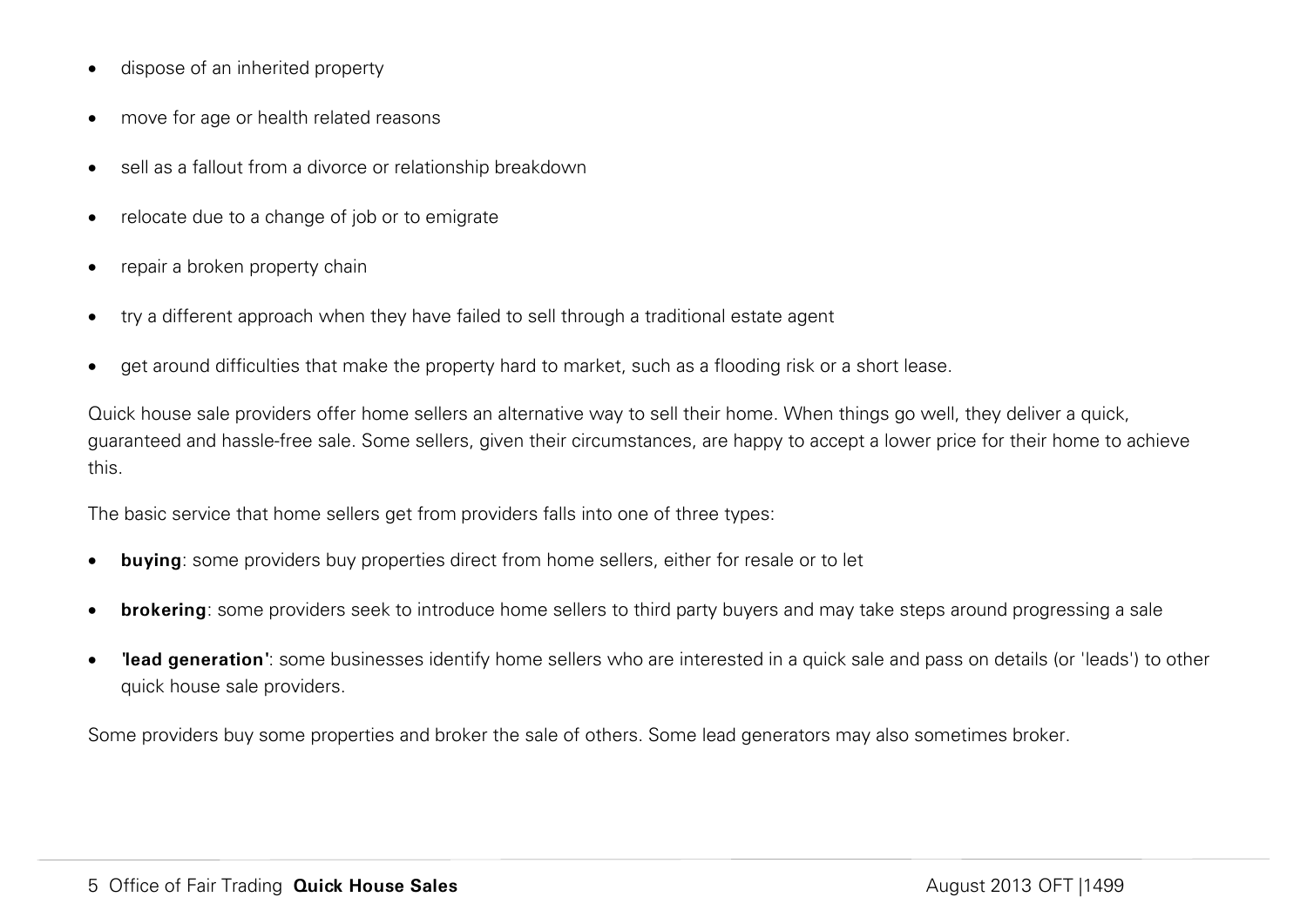Once the home seller is dealing with a provider that buys or brokers, the stages of the process before exchange of contracts are much the same: initial contact, valuation and first offer, and survey and final offer. However, some providers' services do offer additional or slightly different features, so it is worth sellers shopping around to find what works best for them.

What affects how the sale turns out? Hold-ups are possible when providers need to find third party buyers, when properties are leasehold or when buyers must obtain finance. Offer prices are affected by the property's location and condition, while hitches with finance, third party buyers and/or a survey may affect the final offer.

Lead generators have little (if any) control over the purchase. However, it is also evident that providers when they broker have less control over the purchase than when they buy: they have to find a buyer, one who will pay at least the offer price, and one who can finance the deal quickly. There seems to be a greater risk that home sellers' expectations might not be met.

Depending on the type of work the provider is carrying on, they may be regulated by sector-specific legislation – namely, the Estate Agents Act 1979 (EAA) and associated legislation. The EAA places requirements on those doing estate agency, which are designed to protect sellers. Where providers carry on the activities described above as brokering, the OFT considers that they are likely to be carrying out estate agency work as defined by the EAA. This will ultimately depend on the specific circumstances and the provider may need to seek independent legal advice. If they do carry out estate agency work, they must comply with the requirements of the EAA and associated legislation, for example those doing residential estate agency must be registered with an approved estate agents redress scheme.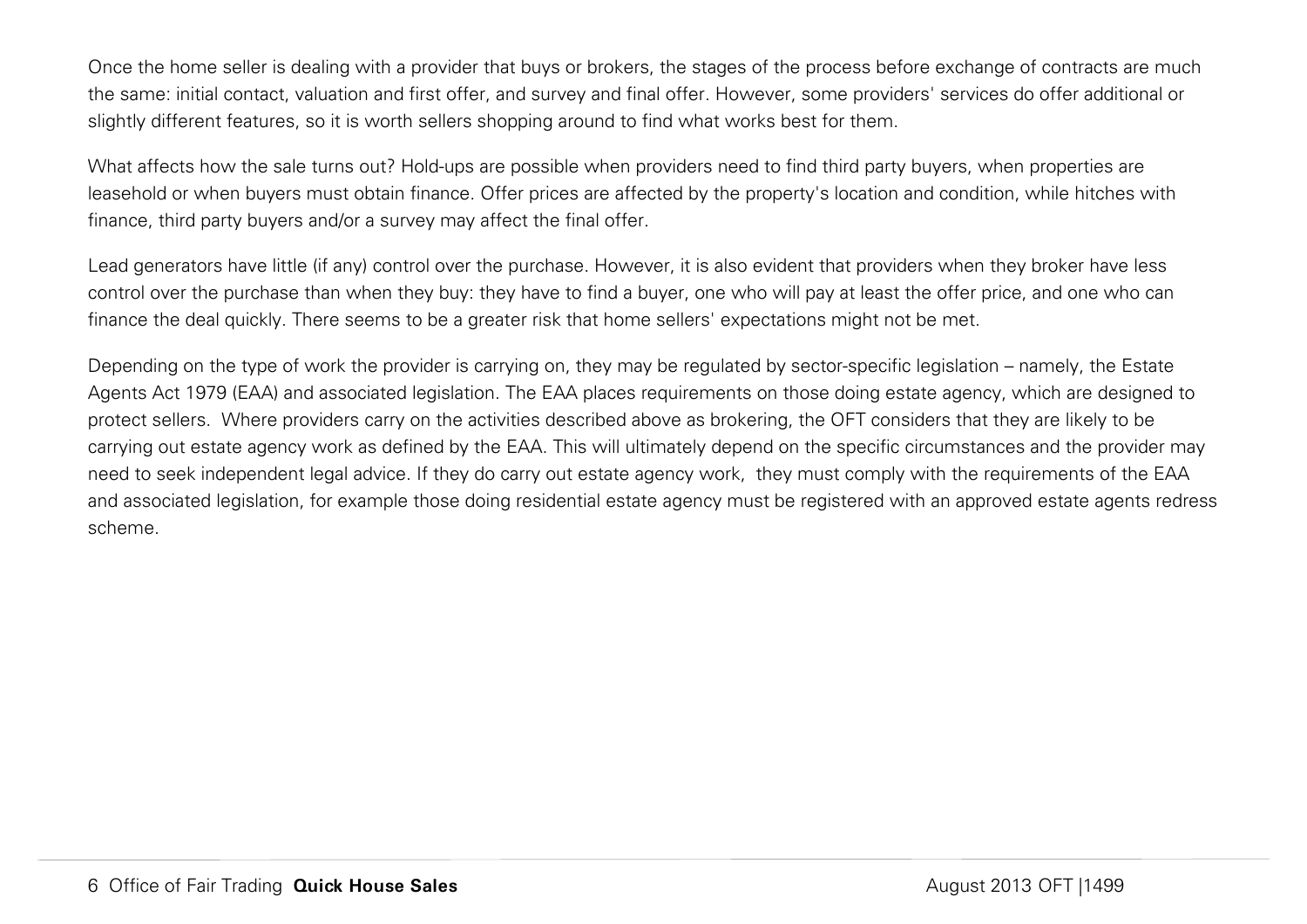## **Next steps**

As a result of our study, the OFT has:

- **published top tips for home sellers** (see Annexe D in this report) and engaged with several stakeholders to ensure that these tips are disseminated in a targeted way. We are encouraging providers to share these tips with home sellers too
- **written, following discussions with Trading Standards' representative bodies across the UK, to almost 120 providers** to advise them of the issues in this report, remind them of their legal obligations, and ask them to check that their business practices and contract terms comply with those obligations. This includes a warning to any providers that carry out estate agency work that they must comply with the requirements of the EAA (and associated legislation) or else face the risk of action



- **opened an investigation** into three providers which focuses on business practices that potentially raise serious concerns
- **opened a dialogue with the sector encouraging them to develop some form of self-regulation**
- **engaged with other relevant bodies** such as the Royal Institution of Chartered Surveyors (RICS) and the law societies of England/Wales, Scotland and Northern Ireland – asking them to notify their members of this report and raise awareness of the issues faced by home sellers in quick house sales.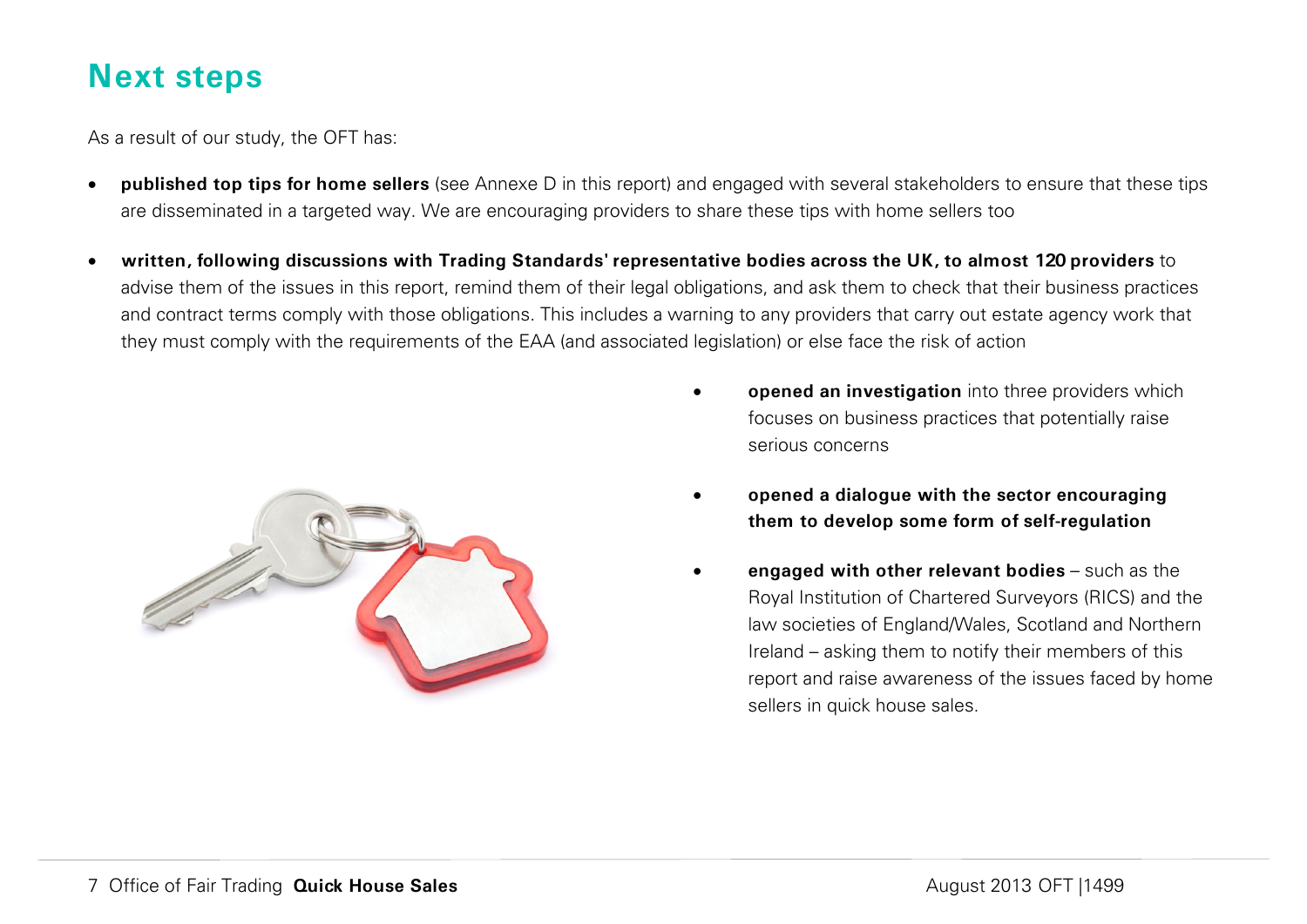# <span id="page-8-0"></span>**Our market study**

## **Why we carried out the market study**

On 18 April 2013, the OFT launched a market study looking at the UK's quick house sale sector. We wanted to find out whether this sector works well for consumers, whether any practices give cause for concern and, if so, how such practices should be remedied. We had also noted potential similarities with the [sale and rent back](http://www.oft.gov.uk/shared_oft/reports/consumer_protection/oft1018.pdf) sector and wanted to establish whether similar concerns arose.

Quick house sales can be beneficial to home sellers who want the certainty of selling their property relatively quickly, without trying to sell on the open market. There was concern, however, that some unfair trading practices may prevent home sellers from making informed choices when selling their home. In addition, there may be a disproportionate impact on vulnerable groups, such as those in financial difficulty who need to clear debts and/or avoid repossession, and older people. Some trading practices may lead to sellers receiving not just a below market value price for their home, but a sum much lower than the amount the provider had led them to believe they would get.

Practices that gave rise to concern included:

- reducing the price offered at the last minute after the seller is financially committed to the transaction
- making misleading claims about the value of the property or the level of discount to be applied to the sale
- falsely claiming to be a cash buyer
- unclear fee structures, for example, imposing an unexpected fee following an initial valuation, as a condition for progressing the service
- inducing home sellers to enter into agreements that prevent them from selling to other buyers, with severe penalties for breach of contract.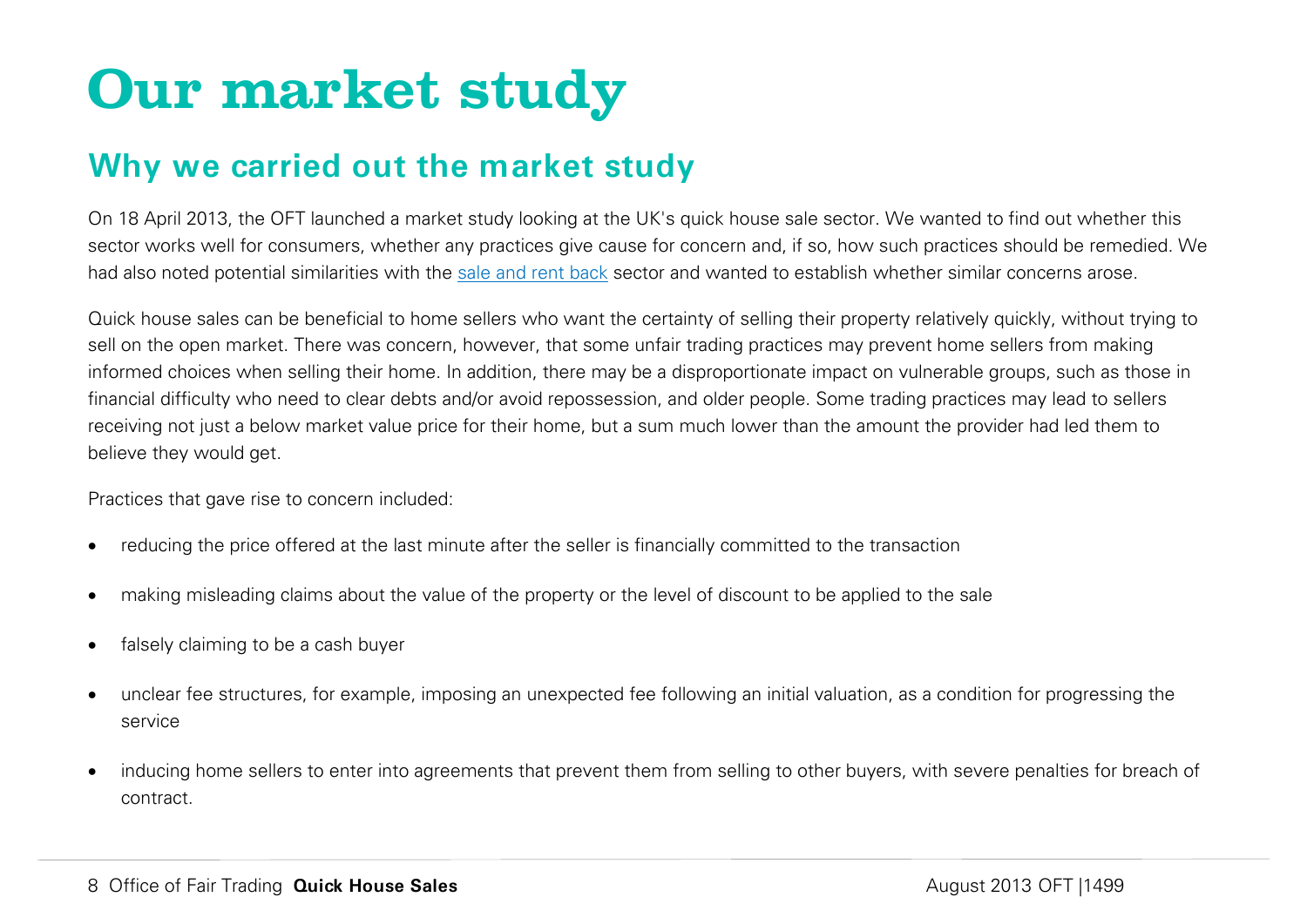# **How we carried out the market study**

The launch of the market study included a public request for information, seeking to hear from people with experience of this sector, including home sellers, providers, valuation experts, estate agents and debt advisors. We also carried out a survey of providers and held roundtables with providers and with a number of stakeholders. The information received helped us to build up a picture of the sector.

## As part of our research we:

- Analysed over 160 websites, for information about providers and to see their claims about the service they provide; and reviewed Companies House data, for company and officer information
- Considered 23 provider survey responses (out of 74 providers approached), and held a provider roundtable (attended by 13 companies), for more detailed information about providers and their practices, processes, business models and customer feedback
- Reviewed 111 public responses to our request for information, including 72 home seller complaints, plus follow-up telephone interviews with 20 complainants and analysis of other complaint data, to understand home sellers' experiences and identify possible breaches of consumer protection law
- Engaged with stakeholders including government bodies, enforcers, consumer bodies and advice services, charities, professional standards organisations and trade bodies, for information that would inform our study
- Organised a roundtable workshop with consumer stakeholders to examine how the quick house sale process affects particular consumer groups and what good and bad business practice looks like
- Obtained HM Land Registry research, to provide data on properties bought and sold within a six month period, and conducted a survey of RICS surveyors, to help estimate the size of the quick house sale sector.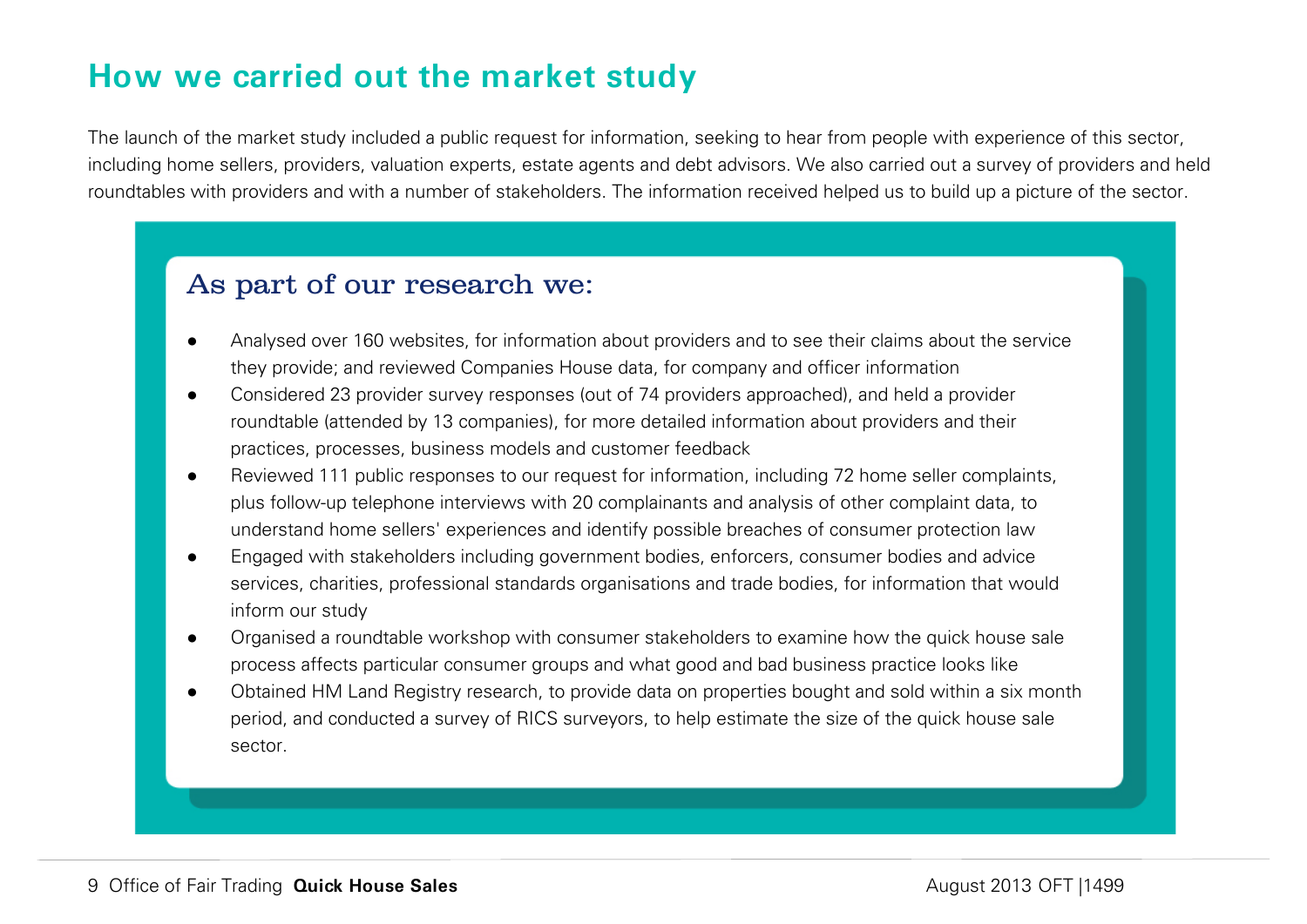# <span id="page-10-0"></span>**The quick house sale sector**

## **Size of the sector**

According to [HM Revenue and Customs statistics,](http://www.hmrc.gov.uk/statistics/transactions.htm) there were more than 930,000 residential property sales in the UK in 2012. As there are no official statistics available for the quick house sale sector, its share of these sales is difficult to estimate. However, from our discussions with providers and analysis of other data, we assess that the sector accounts for around one-half to one per cent of all residential property sales in the UK (by number of transactions). The value of quick house sales are therefore likely to be in the region of £0.5 billion to £0.9 billion, based on an average quick house sale estimated at around £100,000.

Nor can we easily say whether the sector is growing or shrinking. Some providers told us that market conditions have been tough since 2008 and profit margins are tight.

As the housing market picks up, homeowners may become more confident of selling on the open market through traditional estate agents and so less interested in alternative ways of selling property. However, a rise in interest rates could push more homeowners into mortgage arrears and potentially increase demand for quick house sales.

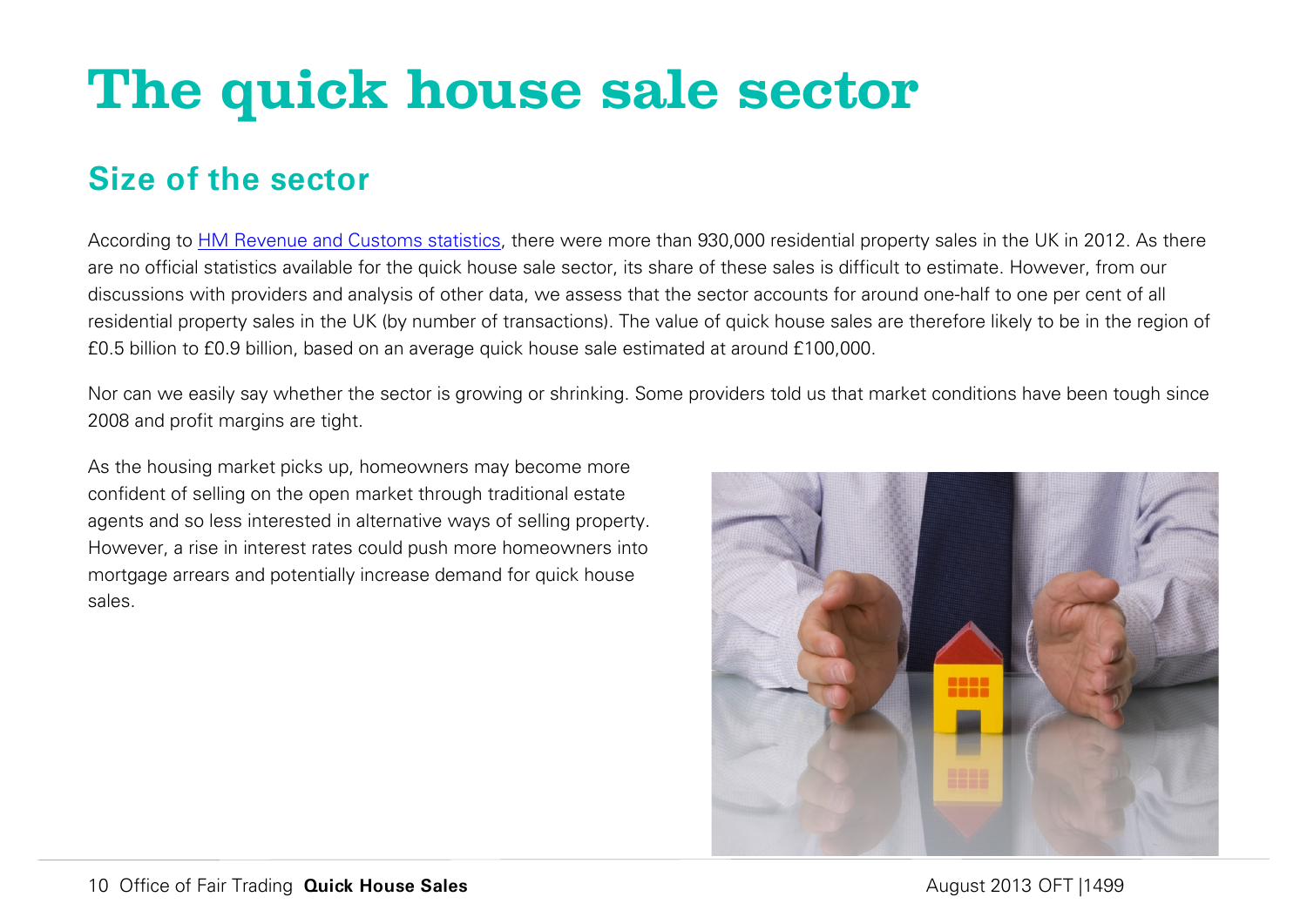## **Providers**

Quick house sale providers are businesses that offer to buy a property or find a third party buyer very quickly, but usually at a 'below market value' price.

We have identified almost 120 such providers operating in the UK. It is hard to count them because some providers operate multiple websites. There are probably many more providers, particularly local ones advertising through the local media and by leaflet drops.

Not all providers offer the same service:

- some buy properties direct from home sellers, either for resale or to let (when they do this, we refer to them in this report as 'buyers')
- some broker sales, that is they seek to introduce home sellers to third party buyers and may take steps around progressing a sale (when they do this, we refer to them in this report as 'brokers'). Brokers can be instructed by either sellers or buyers, or both. When a prospective seller gives the go-ahead, a broker looks for a buyer from their list of investors, from quick house sale buyers and other contacts, or by advertising the property on the open market
- some identify home sellers and pass on details (or 'leads') to other quick house sale providers (they are sometimes called lead generators).

Some providers buy some properties and broker the sale of others. Some lead generators may also sometimes broker.

## How do providers profit from quick house sales?

- Most buyers try to resell the property as soon as they can for a higher price than the one they paid the home seller.
- Some buyers let out the property and receive a rental income (and sell later).
- Some brokers are paid a fee by the seller (like a traditional estate agent).
- Some brokers are paid a fee by the buyer.
- Some brokers agree a price with the seller and another price with the buyer, and receive the difference between the two prices.
- Lead generators receive a fee from the buyer or broker: a fee per lead (or batch of leads) and/or a referral fee if a deal goes through.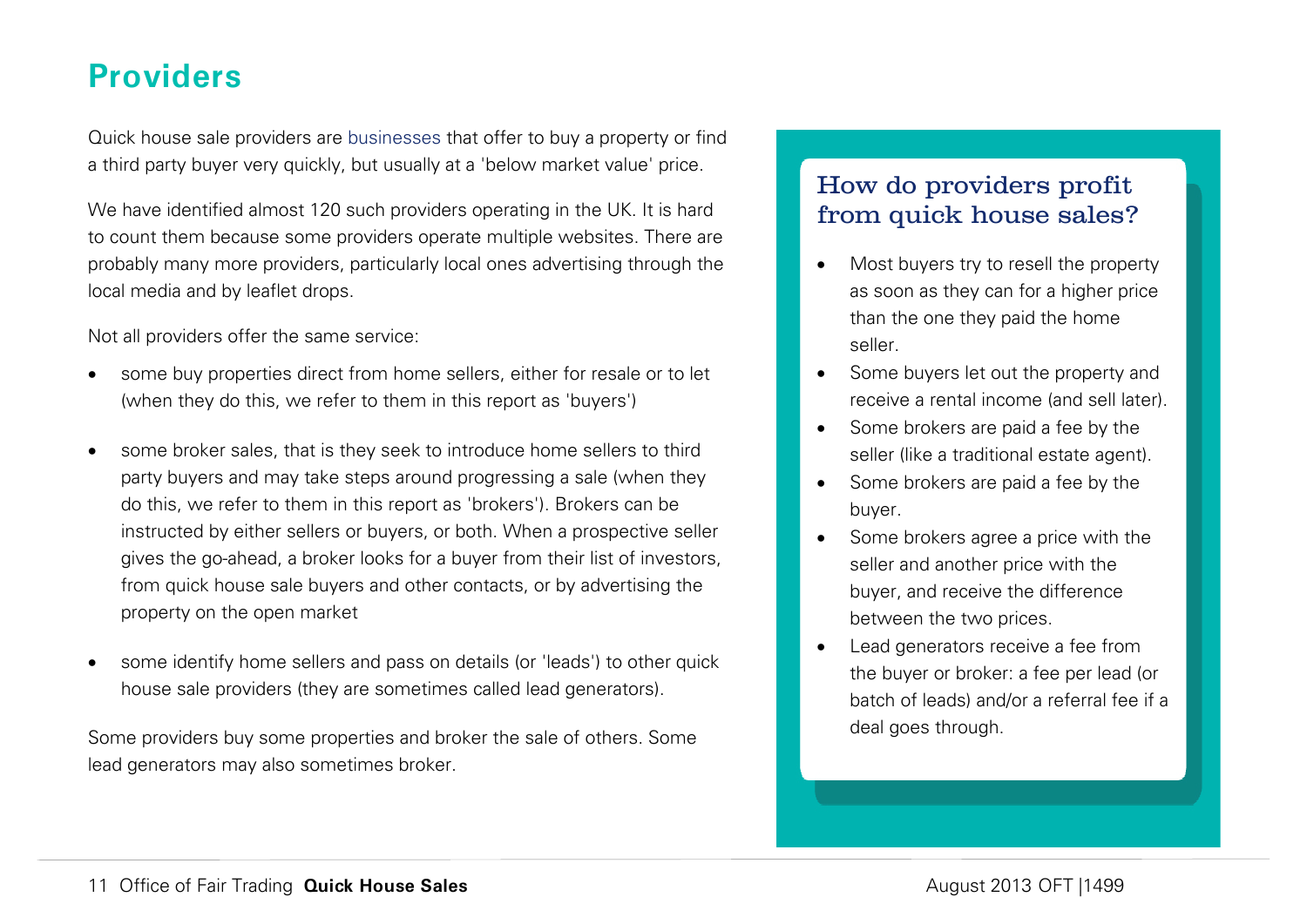From the upfront claims they make on their websites, most providers appear to be buyers. However, from close examination of their websites and from what providers told us, we believe this may not be the case.

Whether the provider is buying or brokering can have implications for both the speed of the sale and the discount on market value. Brokers have less control over the purchase than buyers: they have to find a third party buyer, one who will pay at least the offer price, and one who can finance the deal quickly. There seems to be a greater risk that home sellers' expectations might not be met. Home sellers should therefore seek extra assurances that brokers can deliver deals as promised before doing business with them.

Providers that fail to explain their services adequately to home sellers may be in breach of the [Consumer Protection from Unfair Trading](http://www.legislation.gov.uk/uksi/2008/1277/contents/made)  [Regulations 2008 \(CPRs\)](http://www.legislation.gov.uk/uksi/2008/1277/contents/made) for misleading claims and/or omissions in particular. When providers broker, the OFT considers those activities are likely to involve estate agency work (as defined by the EAA), in which case they must comply with the requirements of the EAA and associated legislation.

The service on offer is one key feature to consider when looking at providers. Another is how the purchase will be paid for. Quick house sale buyers or, in the case of brokers, third party buyers, may pay with cash funds that:

- are available immediately
- will be freed up once another property is sold
- will be raised from investors, or
- will be borrowed from a lender.

This too has possible implications for the speed of the service and the final offer price. A buyer with funds available immediately is likely to be in a better position to finalise a quick sale than one that needs to free up funds or secure finance. Problems with funding may cause both hold-ups and an attempt by the provider to renegotiate the sale price. Home sellers should ask questions to clarify whether the buyer can pay for the property and will have funds ready on time. Providers, to minimise the risk of a breach of the CPRs, should disclose how the buyer intends to pay for the property. Similarly, in order to minimise the risk of breaching estate agency legislation, brokers should not misrepresent the status of a prospective buyer, which would include their financial standing.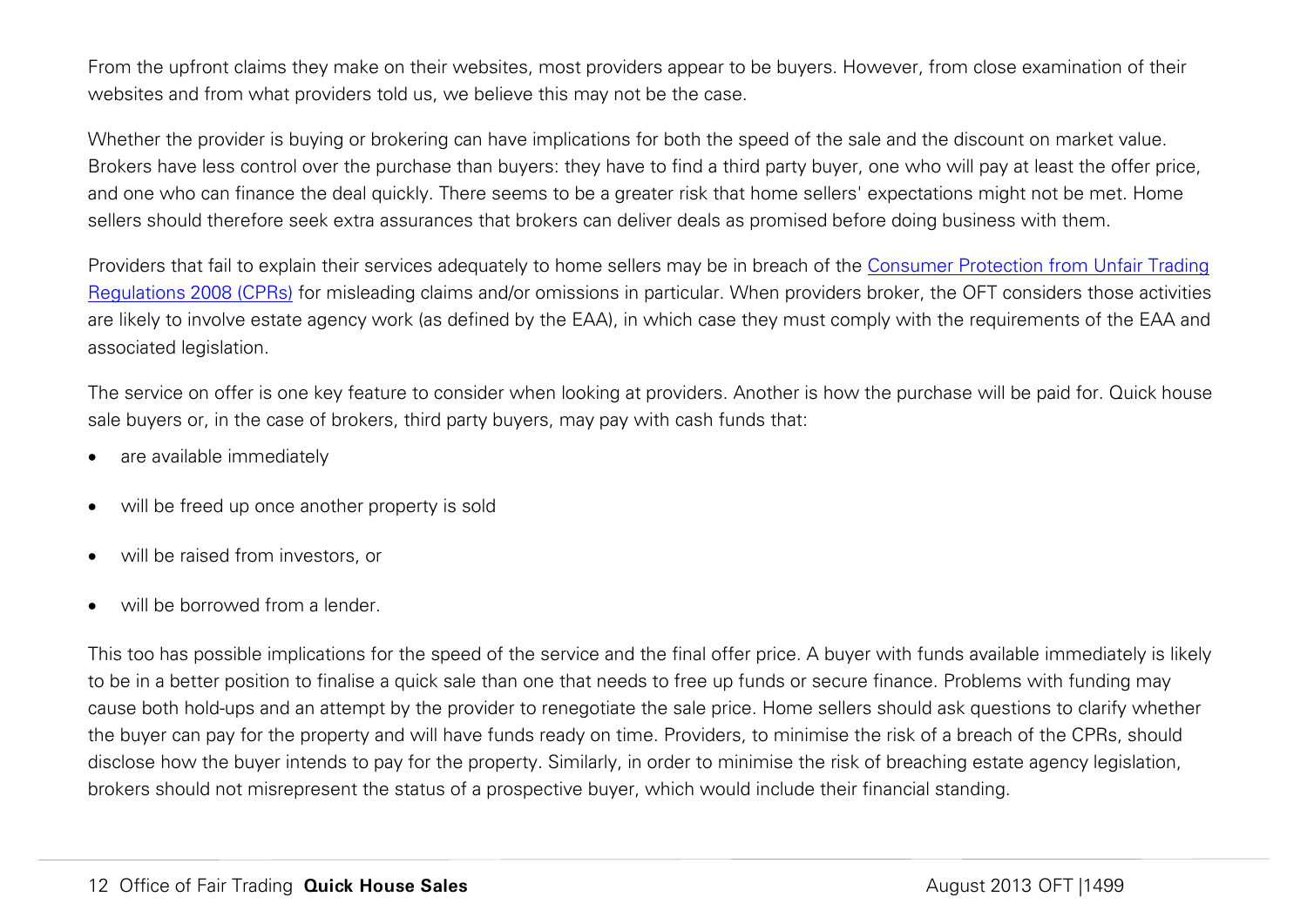Lead generators are not really providers at all. They do not make deals with home sellers. They are themselves unlikely to be able to deliver either a speedy sale or a particular sale price because those things depend on buyers or brokers. We include them as 'providers' only because, from their upfront claims, they are currently hard to distinguish from buyers or brokers and will look like a provider to the home seller. What they actually do is an ancillary service. They attract interest from sellers and sell on the details to other providers. Not all quick house sale buyers or brokers use lead generators, but some do.

Lead generators must comply with the CPRs too. Their claims, for example about their service, the speed of the quick sale, the offer price and the financial status of the buyer, must not mislead. Lead generators should also check whether they are engaging in any activities that fall within the definition of 'estate agency work' under the EAA. If they are, they will need to comply with the requirements of the EAA (and subordinate legislation) when they carry out those activities. If necessary, they should take independent legal advice on this matter.

## Ancilliary Services

Lead generation is not the only ancilliary service in the quick house sale sector.

**Estate agents**:Some providers pay local estate agents to inspect the property and provide a valuation. This helps them to determine what their provisional offer should be. As the provider may not know much about the local housing market, they get the benefit of the estate agent's knowledge. The home seller may take some reassurance that the valuation is made by a third party.

**Surveyors**: The quick house sale buyer or broker will want to know if there is anything wrong with the property that might affect its marketability. They will usually instruct a surveyor to assess the property's condition. Using a RICS accredited surveyor seems to be common practice. The surveyor will also provide a valuation of the property.

**Solicitors**: The provider will also instruct a solicitor to check whether there are any legal issues that could affect the property's marketability, for example restrictive covenants, adverse searches, onerous lease terms or no planning permission. Obviously both the buyer and the home seller will normally each use a solicitor to draw up final contracts.

Surveys can be commissioned and completed quickly, so arranging them should not be a cause of delays. As with any house sale, an adverse survey or legal hitch can cause hold-ups and affect the final offer price that the buyer is willing to pay. Home sellers, therefore, should not commit to the sale until the survey and legal checks have been done and the provider has made a final offer in writing.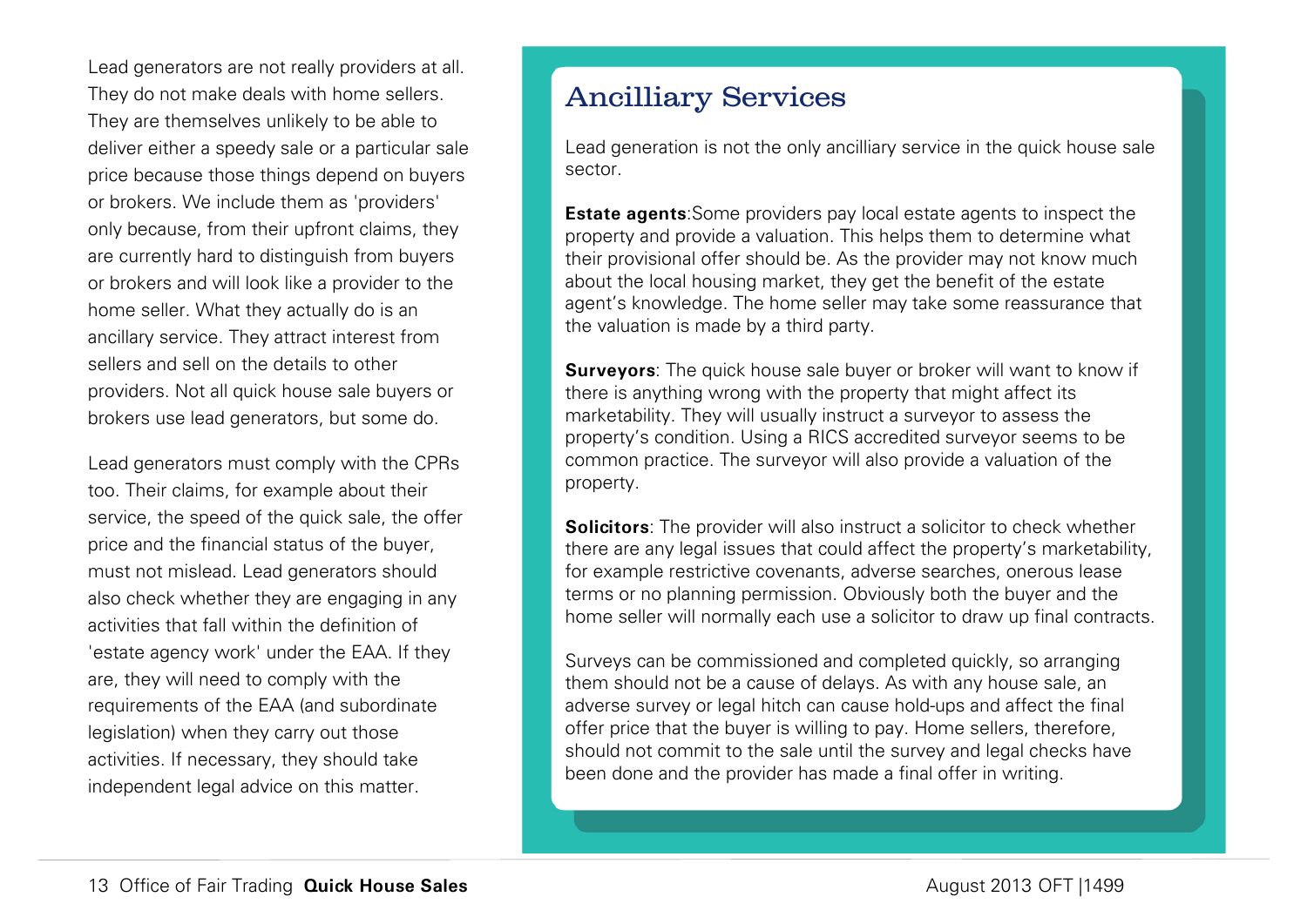## **Home sellers**

## **Who uses quick house sales and why?**

Home sellers use quick house sales for all sorts of reasons. For example, to:

- avoid repossession, clear debts or sort out financial problems
- dispose of an inherited property
- move for age or health related reasons
- sell as a fallout from a divorce or relationship breakdown
- relocate due to a change in job or to emigrate
- repair a broken property chain
- try a different approach when they have failed to sell through a traditional estate agent
- get around difficulties that make the property hard to market, such as a flooding risk or a short lease.

These home sellers are attracted by the promise of:

a speedy sale. Some home sellers need to sell urgently; some have waited a long time for a buyer on the open market and lost patience; others just want the peace of mind that the sale will be settled quickly.

## Quotes from home sellers:

- **66** My husband became unwell<br>with Parkinsons and we need<br>to move to a bungalow fairly with Parkinsons and we needed to move to a bungalow fairly quickly 22
- **66** My wife and I were going<br>through financial difficultie<br>were threatened with through financial difficulties and were threatened with repossession of our property, we saw this type of sale as a good way to clear debt and we could possibly move into rented accommodation and re-set our finances 22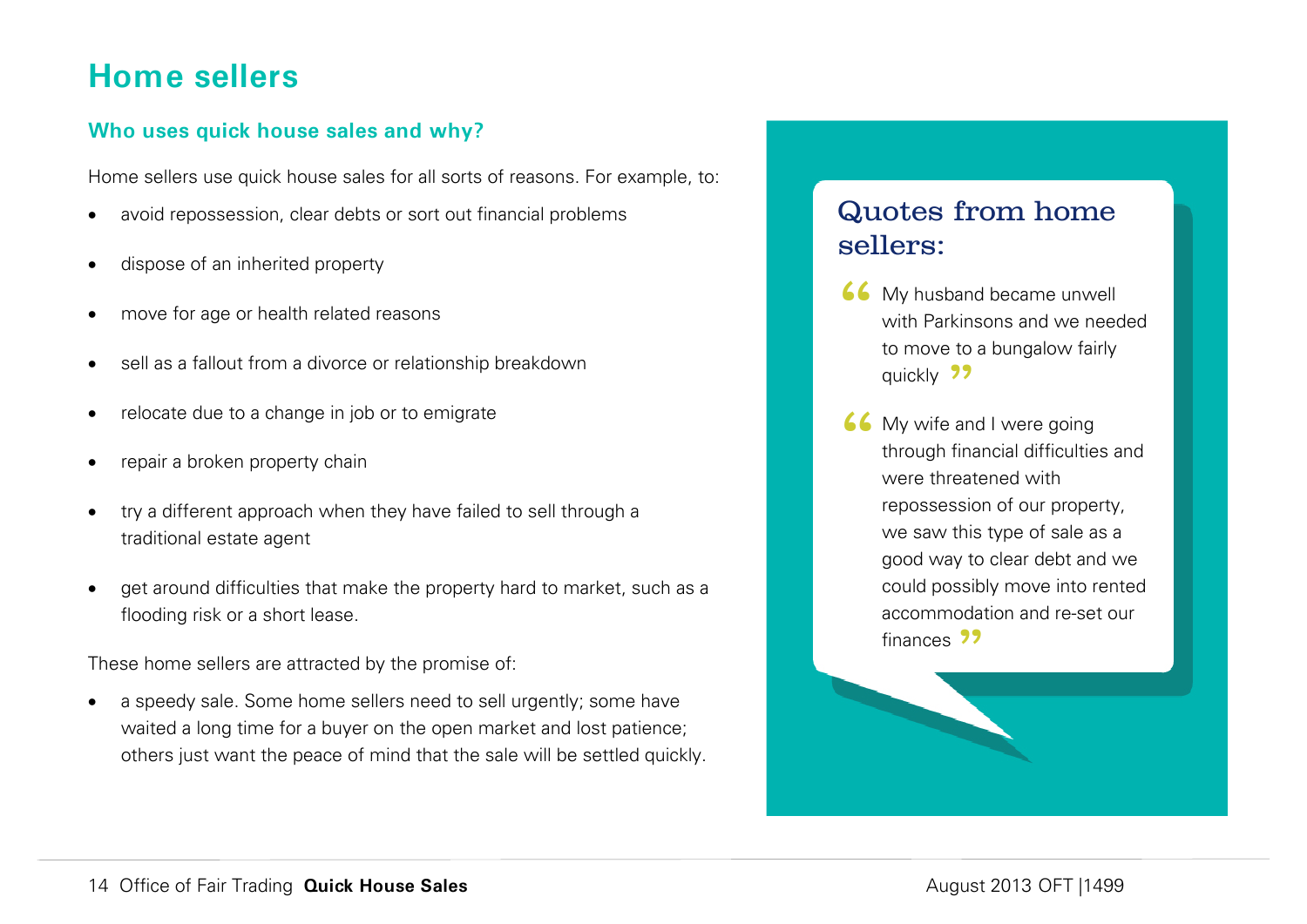• a certain sale. Home sellers welcome not having to wait for a buyer. For home sellers whose properties are hard to market – for example due to a structural defect, being on a flood plain and un-insurable, or being affected by large infrastructure projects – quick house sales may offer a way out.

## Quotes from home sellers:

- K We found a suitable bungalow and<br>decided that we could take a bit of<br>loss on the sale price in order to mo decided that we could take a bit of a loss on the sale price in order to move quickly 22
- **66** Didn't want to use an estate agent.<br>Didn't want the property on the ma Didn't want the property on the market for ages, with all the hassle of viewings 22
- **66** For a variety of reasons he wanted a<br>quick, hassle free sale of his bungalor<br>so that he could move on with this ne quick, hassle free sale of his bungalow so that he could move on with this next chapter in his life 22

The cost to be paid for these benefits is a reduced sale price. It is these three main factors – **speed**, **certainty** and **sale price** – that the home seller weighs up when deciding whether to use a quick house sale. How badly do they want a quick guaranteed sale? How much of the potential sale price are they willing to forgo in order to achieve it?

To make the best decision, homeowners should always consider their full range of options. An alternative may remove or lessen the urgency to sell, in which case they may not need to accept a low price for their home. For example, where a homeowner is struggling with mortgage arrears, their lender may be able to offer the help they need to keep their home or at least sell at a slower pace. Similarly, if the prospects of finding a buyer on the open market are good, they may be encouraged to use a more traditional method of sale that will probably deliver a better price. See Annexe C for information about alternatives and suggestions on where to go for advice.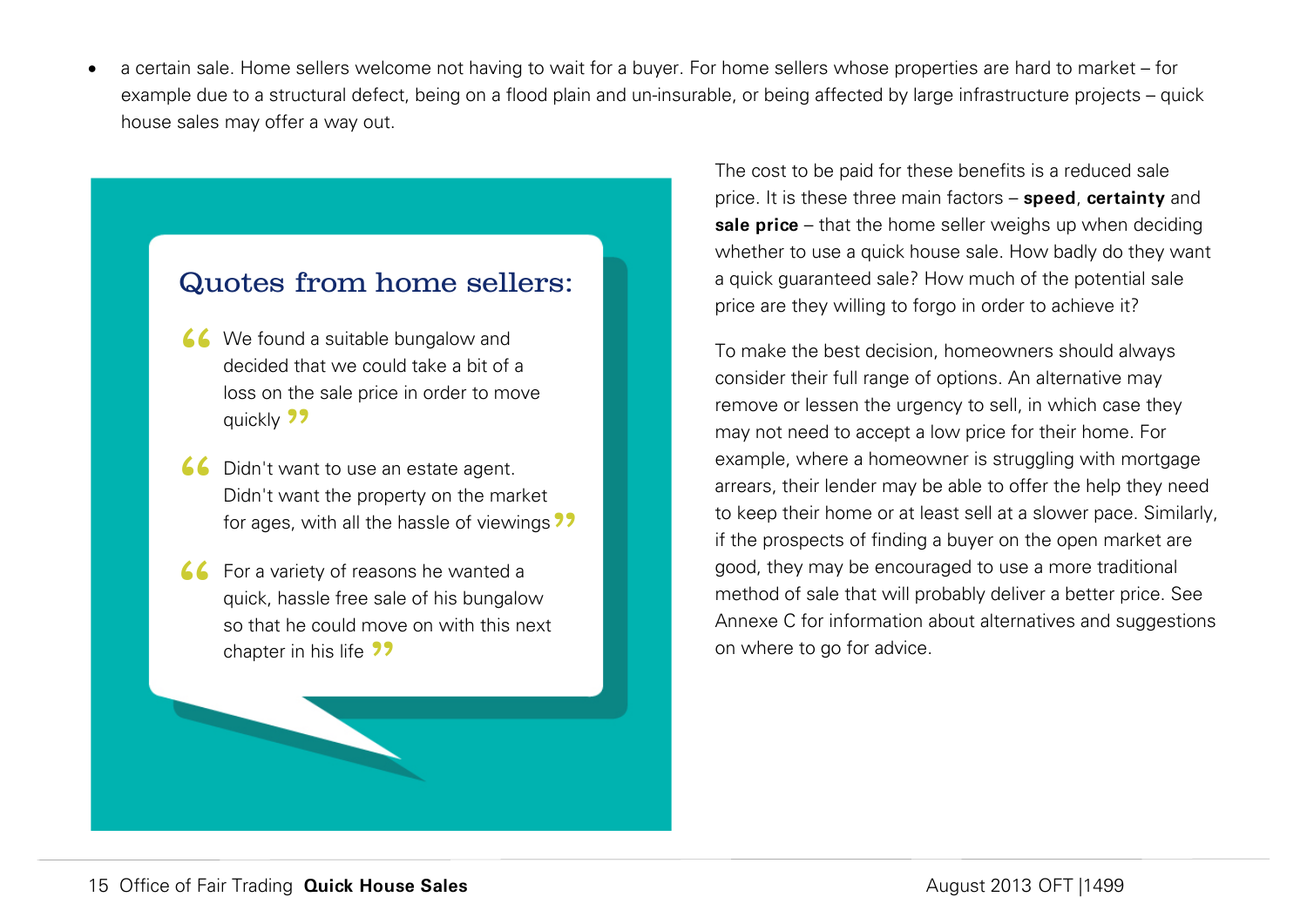## **Vulnerable home sellers**

Some (but not all) home sellers who make these choices are in vulnerable situations. A high proportion (70 per cent) of the consumer complaints we received about the quick house sale sector came from such consumers. Older people may wish to sell their property quickly in order to move closer to family or to accommodation that better meets their needs. Homeowners in financial difficulty may look to a quick sale as a way out of their problems. Home sellers in relationship breakdowns may want a quick clean break or may need to sell because they cannot afford to pay the costs of two households. Sellers in vulnerable situations may be particularly attracted by any claims that the service is hassle-free, with no viewings and no hold-ups.

Consumers in vulnerable situations need to take particular care when considering big financial and/or life-changing decisions, for example when selling their home (probably their most valuable asset). They may already be under significant stress trying to cope with their other worries. This may make it harder for them to obtain and digest the information needed to make informed decisions. If things go wrong, the financial detriment could affect them disproportionately. Consumer law takes particular account of vulnerable groups of consumers and what is required for these groups to make free and informed decisions.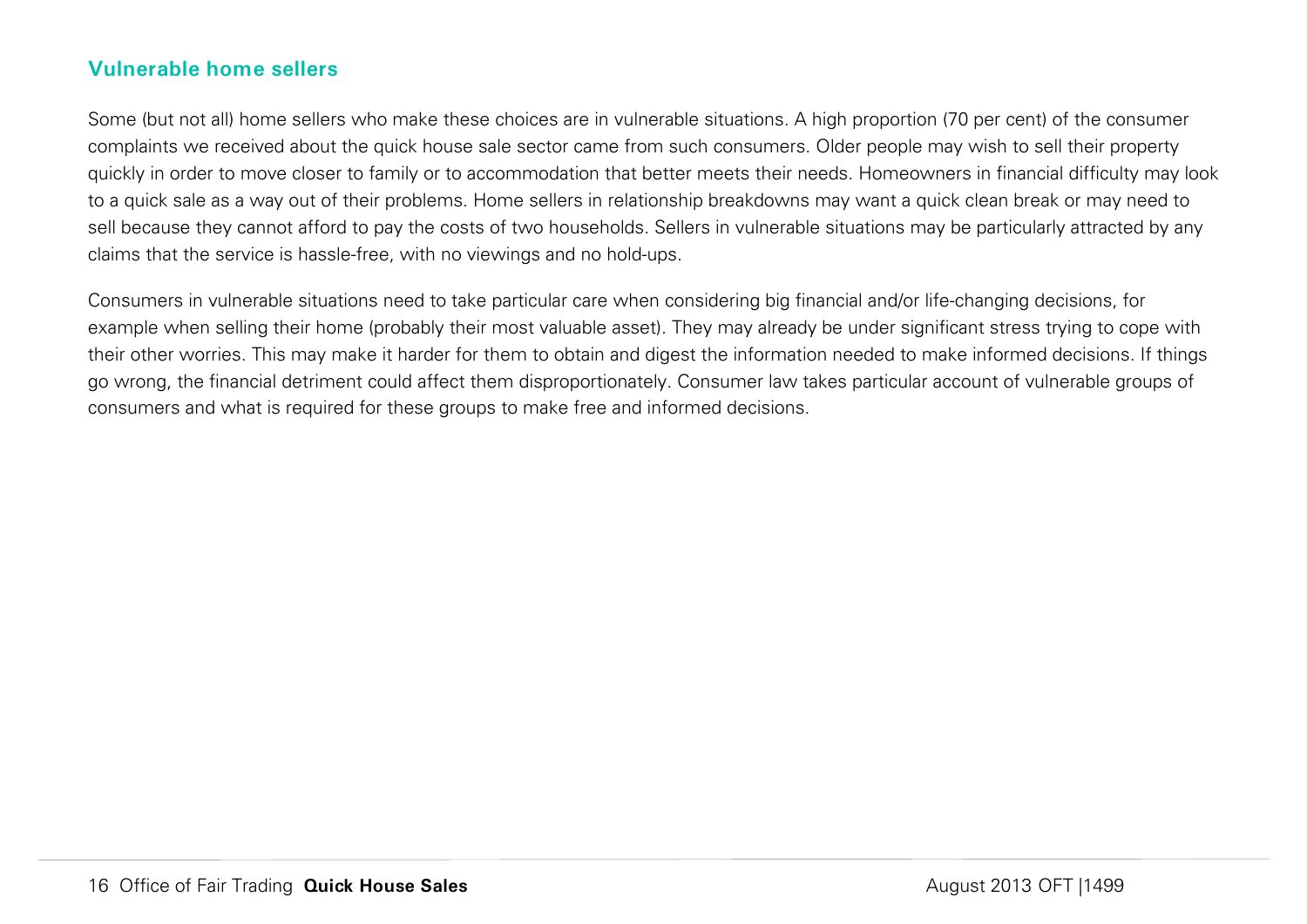# <span id="page-17-0"></span>**The quick house sale process**

## **Marketing claims and initial contact**

## **What we found**

Providers find sellers in a number of ways, for example advertising in local newspapers or on television, through web pages or by leafleting homes directly. They invite sellers to contact them by phone, email or webform. Some providers also get referrals from lead generators, brokers and/or traditional estate agents; some look out for properties that have been on the market with a traditional estate agent for some time.

We have looked in particular at providers' websites. Main features include:

- website names that stress a speedy sale (fast, quick, rapid), a buying service, the promise of a cash purchase and/or the type of home seller that can be helped. In other words, they mirror the search terms that home sellers are likely to use when looking for a quick house sale service
- upfront claims about the service, typically stressing that the provider can buy the property, buy any property whatever its condition or location, deliver a quick service, and offer a competitive purchase price. Many also say they charge no fees and/or will pay some of the seller's legal costs
- claims that offer assurances about, and reasons to trust, the provider. For example, some providers emphasize that they have been in the business for a long time, have a successful track record, have ready cash funds, and/or are members of trusted bodies. Lots of providers claim on their websites to be the biggest, or one of the biggest, in the quick house sale sector.

If marketing claims are not true or could mislead, the seller may be misdirected from the outset. They may make decisions they would otherwise not make, dismissing alternatives that might suit them better or missing out on a potentially better deal offered by another quick house sale provider. We have particular concerns about any misleading claims made about the speed of the sale, the 'below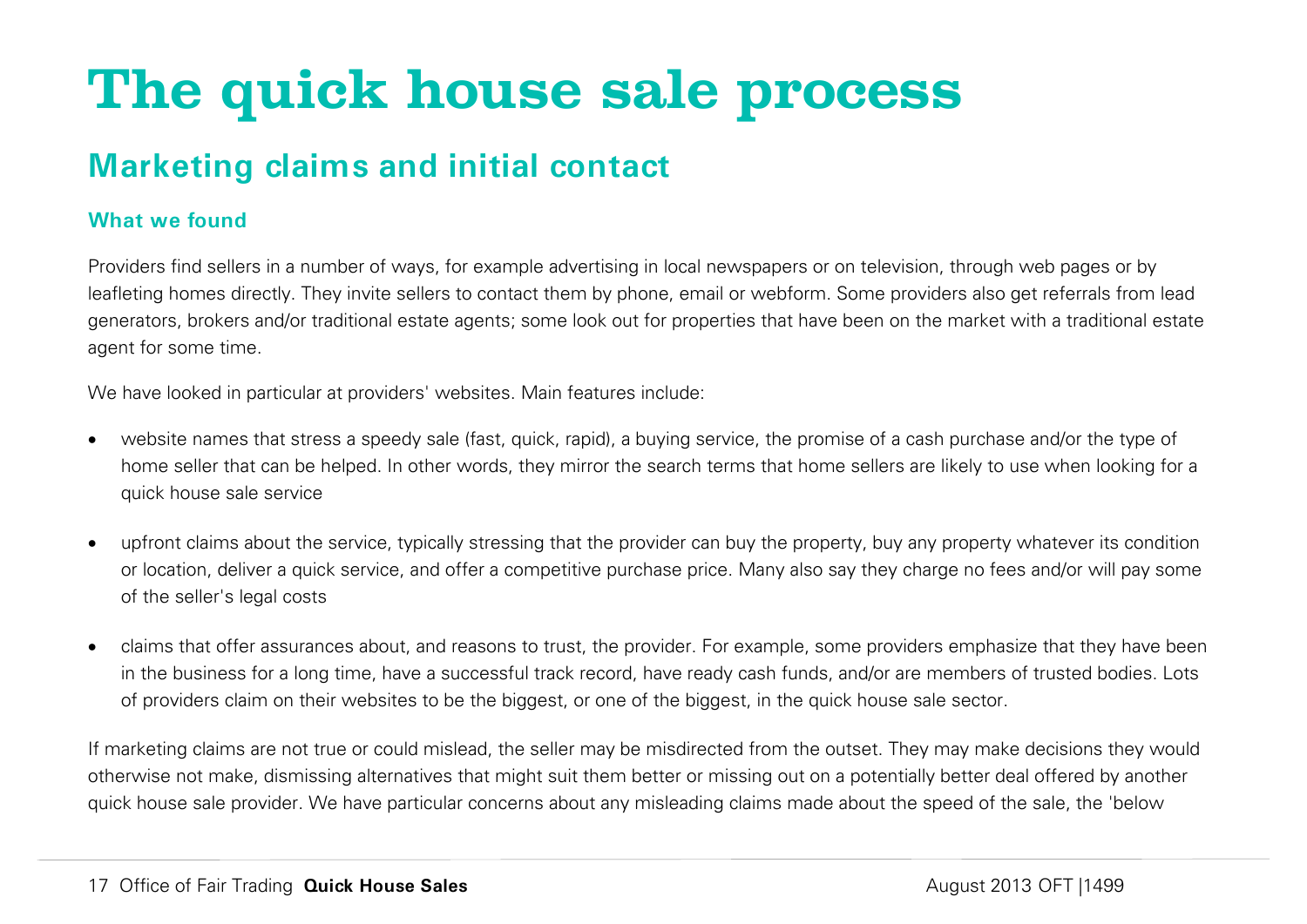market value' price and the certainty of a sale. The OFT considers these are material information and a home seller needs accurate information on these in order to decide (a) if a quick house sale is right for them and (b) which provider will suit them best.

## **How home sellers can help themselves**

- **Take time to find out about the quick house sale process.** What does it look like? What are the pros and cons? Will a quick house sale suit their specific needs?
- **Consider the alternatives**. Home sellers should consider alternatives to a quick house sale, such as using a traditional estate agent or, if they are finding it hard to keep up mortgage payments, negotiating with their lender. See Annexe C for further information about alternatives and suggestions on where to go for advice.
- **Shop around for the services that work best for them** and try to compare several providers before deciding which ones to approach. Not all providers are the same, so it is worth looking at what different ones can offer. Home sellers should also read webpages and marketing material carefully, as the detail may be revealing. For example, if the provider refers to a 'list of investors' or to 'assigning' the agreement, this may indicate that it is (at least sometimes) a broker, while if it talks about passing on details for a fee, this probably means it is a lead generator.

#### • **Check providers' credentials**:

- If the provider is brokering (that is, their activities involve: introducing home sellers to third party buyers and, if an introduction is made, any steps taken to progress a sale), the home seller should check that it is registered with an approved estate agents redress scheme. There are currently two such schemes. Home sellers can check on [The Property Ombudsman'](http://www.tpos.co.uk/find-member.php)s website or the [Ombudsman Services: Property'](http://www.ombudsman-services.org/property.html)s website for confirmation whether a business is registered for redress.
- If the provider says it has signed up to a code of practice; is approved, endorsed or authorised by a public or private body; or is a member of a professional body or trade association, this too can be checked by visiting the relevant organisation's website.
- Home sellers may also consider looking at [Companies House WebCheck](http://wck2.companieshouse.gov.uk/) to gain more information about the provider.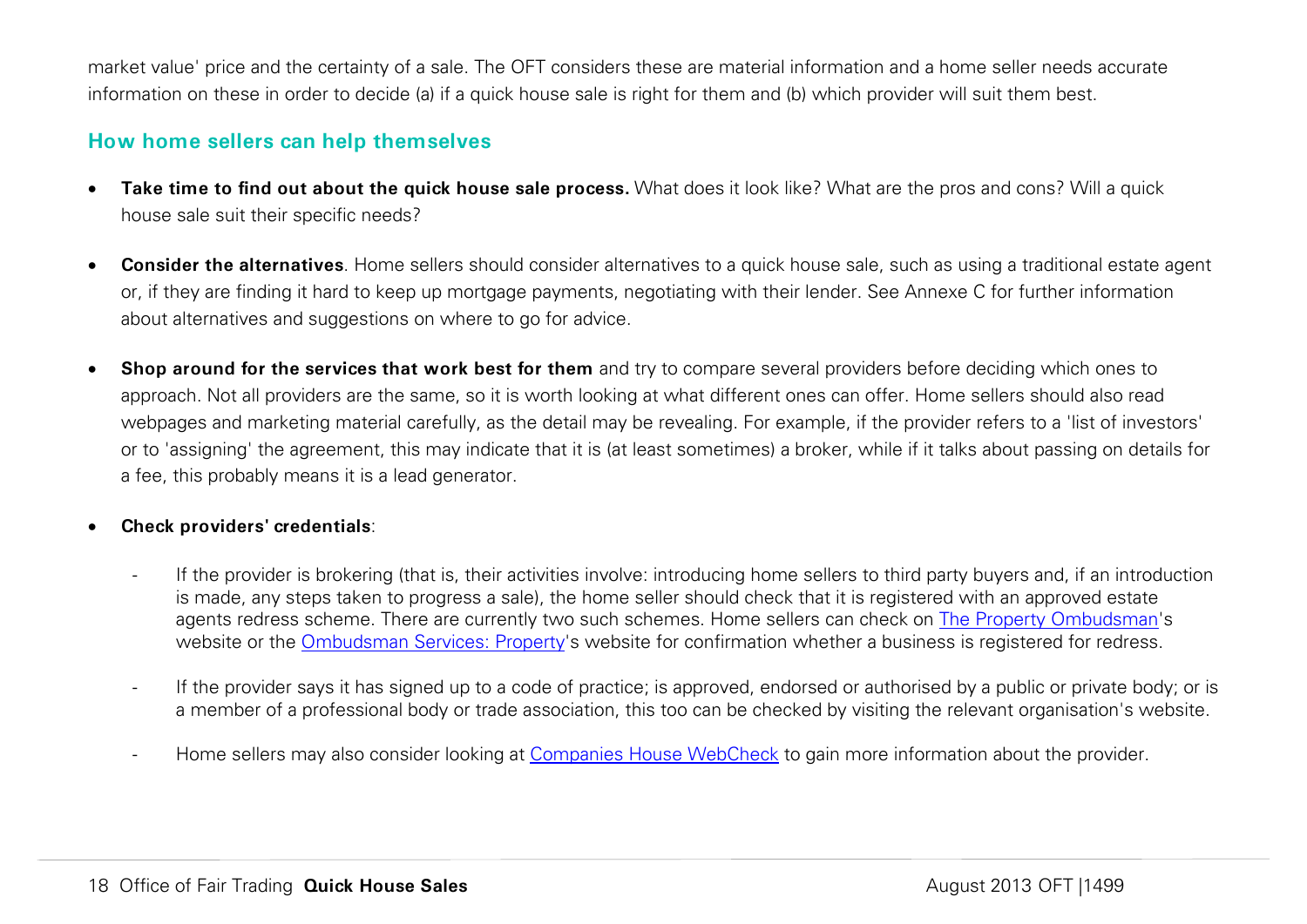- **Be clear about what the provider is offering**, especially:
	- the service (whether they are buying, brokering or passing on leads)
	- how the purchase will be financed
	- the timescales: what will happen, when and what might cause the timescales to slip?
	- the 'below market value' offer price and how it might be adjusted later on
	- the fees and charges that may apply (see page [27](#page-27-0) below).

If in any doubt, ask the provider questions and, if they are brokering, seek extra assurances that they can deliver deals as promised.

• **Treat marketing claims with caution**. Home sellers should not rely solely on the marketing claims made by the quick house sale provider, but should ask questions. For example, some providers claim to be able to offer close to 100 per cent of the market value. If they are buyers, how are they going to make any profit on the deal? If they are brokers, what will they do to deliver a quicker sale than a traditional estate agent? Similarly, some providers say they have funds available immediately. If so, the home seller can ask them for proof. A genuine cash buyer will be able to provide it.

## **What providers should do**

- **Comply with the law**. When businesses market their services (whatever the medium they use), they are required to comply with relevant legislation, in particular the CPRs. Providers should also ensure that they meet their obligations under the [E-Commerce](http://www.legislation.gov.uk/uksi/2002/2013/made)  [Regulations 2002](http://www.legislation.gov.uk/uksi/2002/2013/made) and [Data Protection Act 1998.](http://www.legislation.gov.uk/ukpga/1998/29/contents) See Annexe A for more detail on the laws that may apply to quick house sale providers.
- **Not mislead in their marketing claims and when making initial contact with sellers**. Providers must not mislead home sellers (whether by act or omission) about:
	- the sort of service they provide. For example, saying or giving the impression that they are a buyer if they are not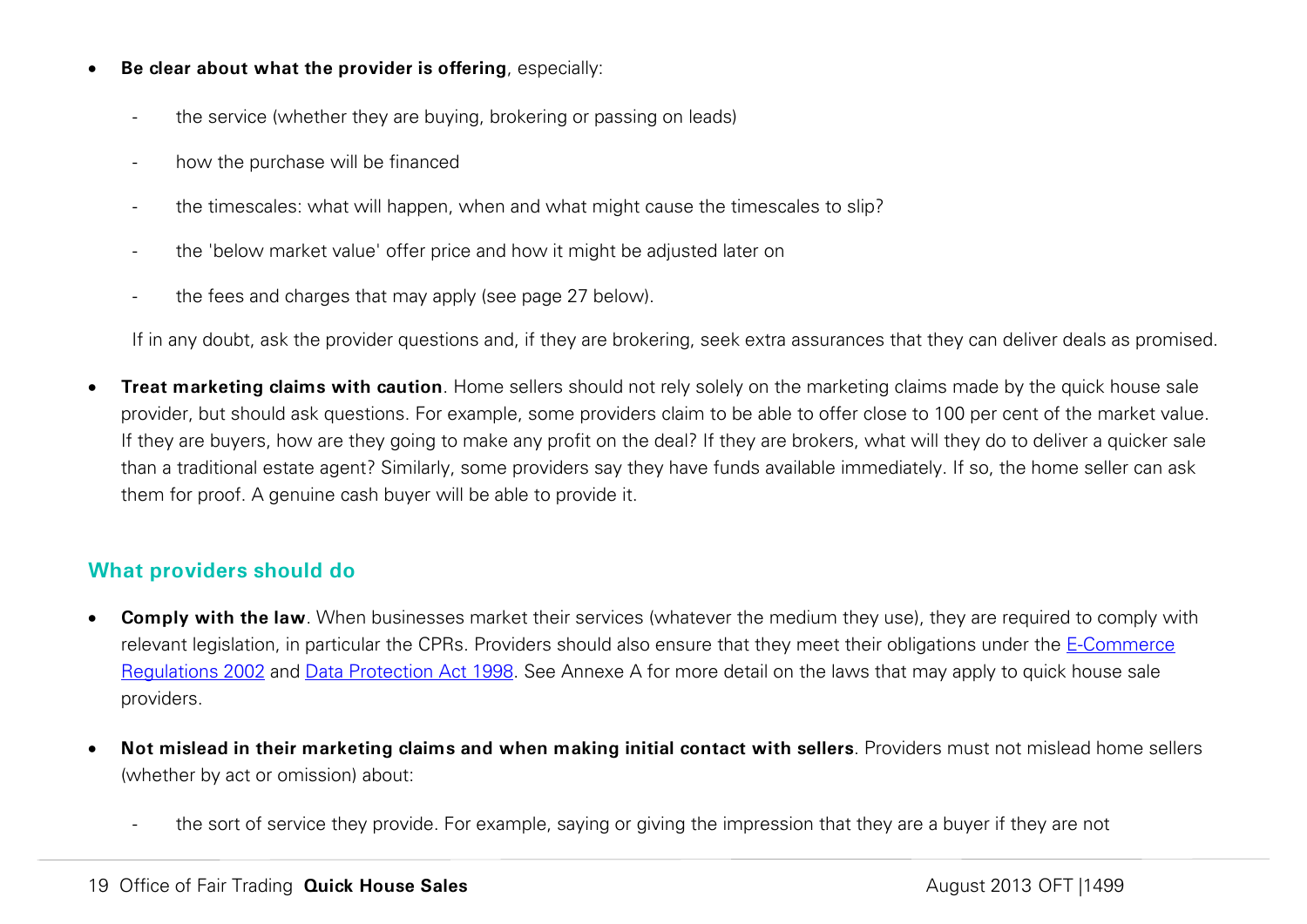- the likely timescales for the sales process. For example, giving a false or unrealistic timescale for completion of the sale
- the price that they, or a third party buyer, may be prepared to pay
- how the purchase will be paid for. For example, claiming to be a cash buyer, or to have cash buyers lined up, when this is not true
- their affiliations to public or private bodies. For example, they should not give the impression that their membership of a body covers their quick house sale service if, in fact, it only relates to another part of their business.
- **Comply with relevant advertising codes**. Providers should comply with the [Advertising Standards Authority's Code of Non](http://www.cap.org.uk/Advertising-Codes/Non-broadcast-HTML.aspx)[broadcast Advertising, Sales Promotion and Direct Marketing](http://www.cap.org.uk/Advertising-Codes/Non-broadcast-HTML.aspx) (the 'CAP Code') and [Code of Broadcast Advertising](http://www.cap.org.uk/Advertising-Codes/Broadcast-HTML.aspx) ('BCAP Code').
- **Consider whether they are carrying on estate agency work if, for example, they are brokering**. If they are doing estate agency, the EAA and associated legislation requires them to take, or avoid, specific actions. For example, they must: give certain information to their clients, declare any personal interests in a sale, avoid specific misrepresentations and handle clients' money in specific ways. There are also requirements to [join an officially-approved estate agents redress scheme](http://www.oft.gov.uk/OFTwork/estate-agents/EARS/) and to register for anti-money [laundering purposes.](http://www.oft.gov.uk/OFTwork/aml/guidance) Again, see Annexe A for more detail.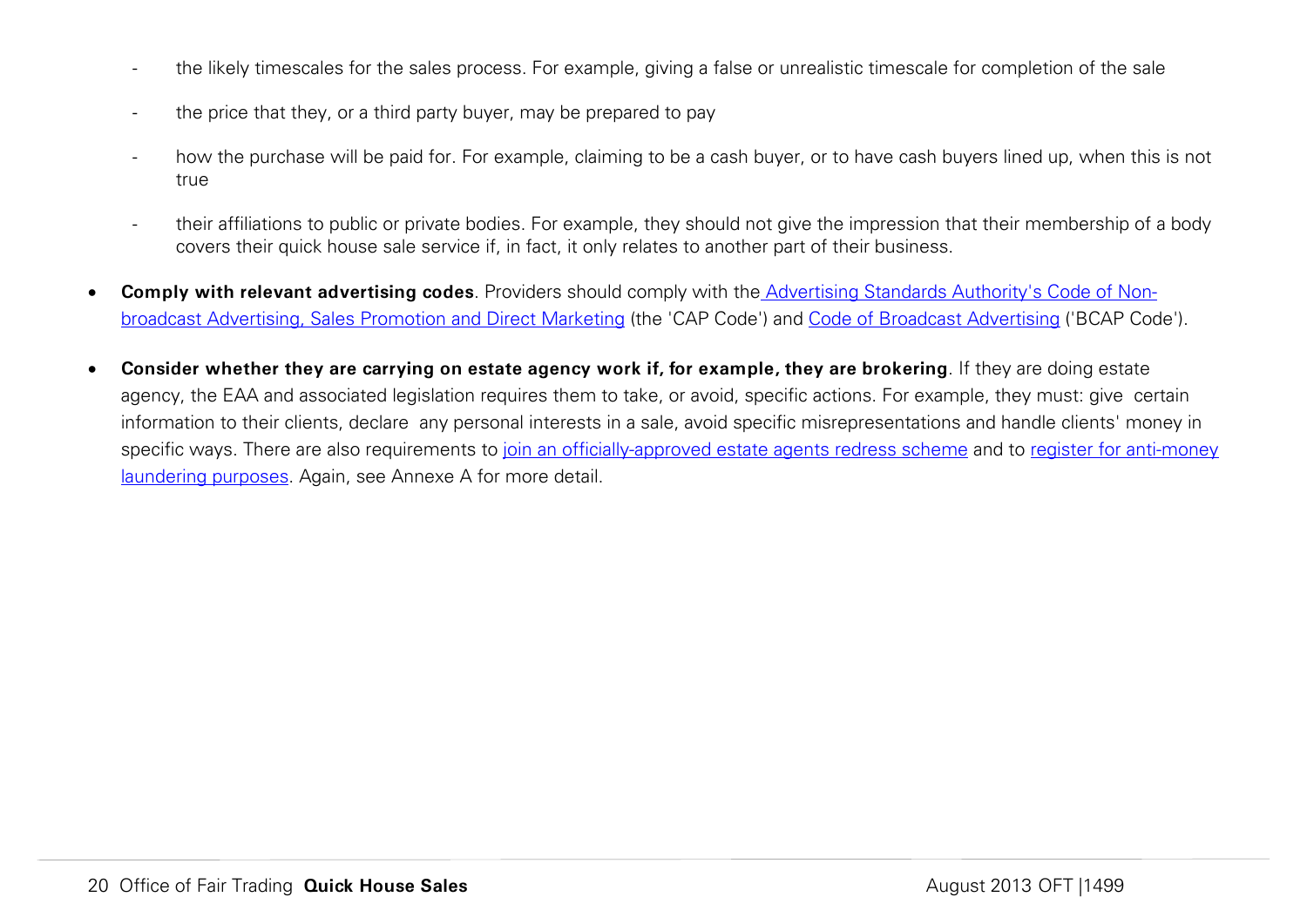# **Initial valuation**

## **What we found**

Once the homeowner has given the provider the details of the property to be sold, an initial valuation is undertaken by the provider. This seeks to assess the property's 'market value', that is the best price that a seller might hope to achieve in current market conditions.

Valuation methods used by providers vary. Some use specialist online valuation services such as Hometrack and Rightmove Plus; others use information provided online from property websites such as Zoopla and from Land Registry. We also heard of providers speaking to local estate agents about similar properties that have been sold or drawing on their own knowledge of a local housing market. A few providers do not rely too much on 'desktop valuations' and will only make an assessment once they have inspected the property. Clearly, the more thorough the research, the more credible the estimate. However, all valuations include a degree of judgement.

## How are properties valued?

Valuations should be based on some or all of the following:

- details of the property to be sold
- research into 'comparables' (that is, what similar properties in the same street or area have sold for)
- local knowledge
- physical inspection of the property
- evidence of market conditions.

Having assessed the property's 'market value', the provider makes their first 'offer'. They will already have a 'below market value' percentage in mind, for example 80 per cent of the full market value, but may offer more or less than this depending on the property's location and condition. These offers are usually made subject to survey and contract and/or other conditions such as inspection of the property. **They are not firm offers, but only indications of what the sale price might be assuming various conditions are met**.

This initial 'offer' is important because of the way that home sellers frame their decisions. Not surprisingly, they are drawn to what looks like the most attractive offer/valuation, for example to the provider that offers 90 per cent of the market value rather than to the one that offers only 80 per cent. However, if the provider's valuation is over-optimistic, it is more likely that its offer will be reduced later on in the process.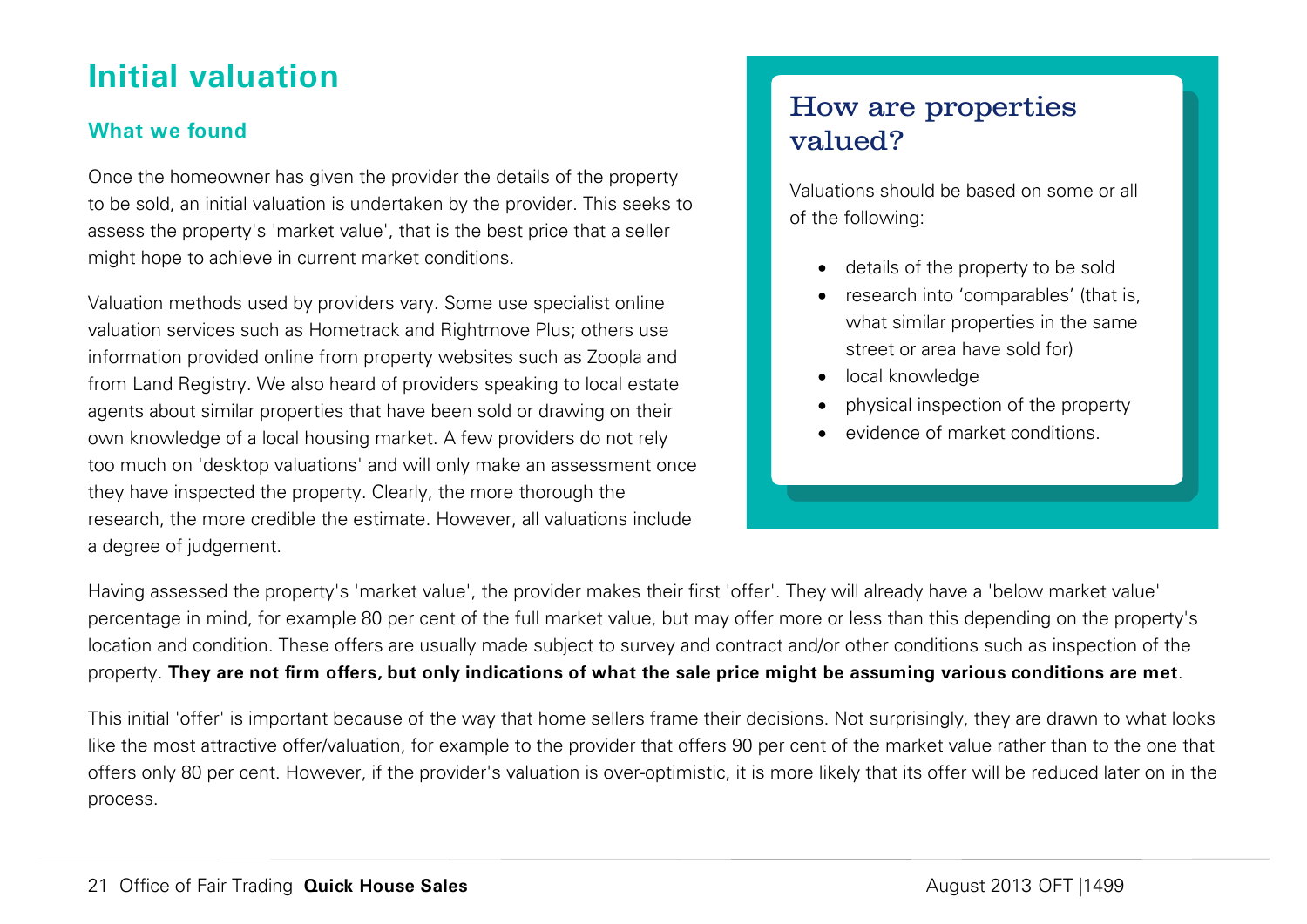We have concerns about the degree of transparency shown by providers around their initial valuations and first offers. Providers do not always clearly explain:

- their valuation methods. Is the valuation the professional assessment that the home seller would expect it to be?
- how their initial offer has been calculated. For example, is the provider offering 80 per cent of the market value or 80 per cent of the market value **and** a further reduction to cover the legal and survey fees it has said it would pay?
- the status of the initial offer in other words, the fact that there will be a second (or third) valuation that will determine the final offer price
- the factors that may cause the initial offer to be revised downwards later on.

Without this information, the home seller may put too much weight on the initial offer and later, having invested in the process (for example having committed to an onward house purchase), may find it hard to walk away and start again if the offer is reduced.

## **How home sellers can help themselves**

- **Do their own homework on their property's market value**. They should not rely on the provider's assessment, but form their own view. There are a number of online resources to help them (such as [Mouseprice,](http://www.mouseprice.com/) [Nethouseprices,](http://www.nethouseprices.com/) [Zoopla\)](http://www.zoopla.co.uk/house-prices) and they can ask traditional estate agents too for a view on the likely selling price. It is best to use several different sources of property price information and to compare them.
- **Be honest and accurate when giving details about the property**. Giving incorrect information or leaving important things out is likely to be uncovered later in the process and may cause hold-ups and even reductions in the offer price.
- **Quiz providers on their initial offer**. How has it been calculated? Is it subject to change? If so, what might cause it to change? When will the final offer be made? Some providers claim to be able to give instant offers. However, home sellers may wish to question the reliability of a valuation that is produced in a matter of seconds or minutes.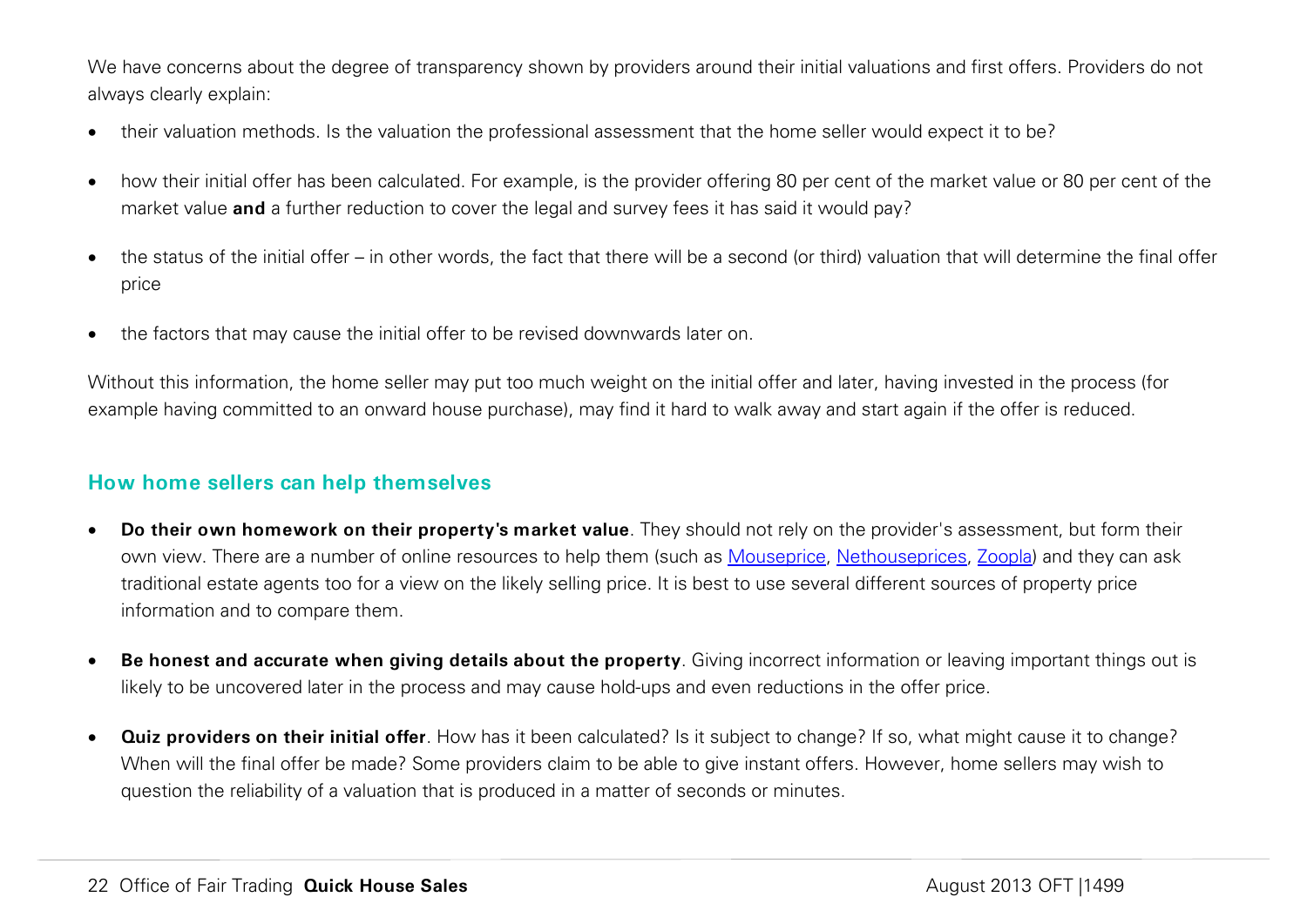• **Consider the overall deal**. If the initial offer appears reasonable, home sellers should check that the provider can also deliver what they want in terms of the speed and certainty of the sale.

## **What providers should do**

- **Comply with the law**. When businesses engage with consumers, they are required to comply with relevant legislation, in particular the CPRs. In respect of valuations and first offers, the CPRs' requirements on businesses to act in a professionally diligent way and not to mislead consumers (whether by act or omission) are highly relevant. See Annexe A for more detail on laws that may apply to quick house sales.
- **Conduct valuations in a proper manner, fairly and in good faith**. Businesses must meet the CPRs' requirements on professional diligence. If they describe their estimate as a 'valuation' or an 'appraisal' (or similar), then the OFT considers the estimate must be credible (while allowing that valuation is not an exact science) and justifiable (that is, the provider can explain how it arrived at its figure).
- **Not mislead about the initial valuation and indicative offer price**. In particular, providers must not mislead home sellers about
	- how they (or someone instructed by them) will value the property
	- the quality of the valuation for example saying, or giving the impression, that it is based on thorough research, expert analysis and/or a precise calculation, if this is not true
	- the basis of the offer price and its status. If it is conditional, they should explain how for example, is it 'subject to survey and contract', 'subject to finding a buyer', 'subject to mortgage approval'?
- **Be transparent in their dealings with home sellers**. It will help the process run smoothly, and to treat consumers fairly, if providers are open from the outset about the process, the timescales, how they calculate their offer price, and any risks that could affect the sale, cause delays or result in a revised offer. For example, if the provider is likely to reduce its offer if it finds, on inspection, that the property needs renovating or decorating, then this should be explained to the seller upfront. Providers must disclose the information that an average consumer would need to make informed decisions or else they will be in breach of the CPRs (for a misleading omission).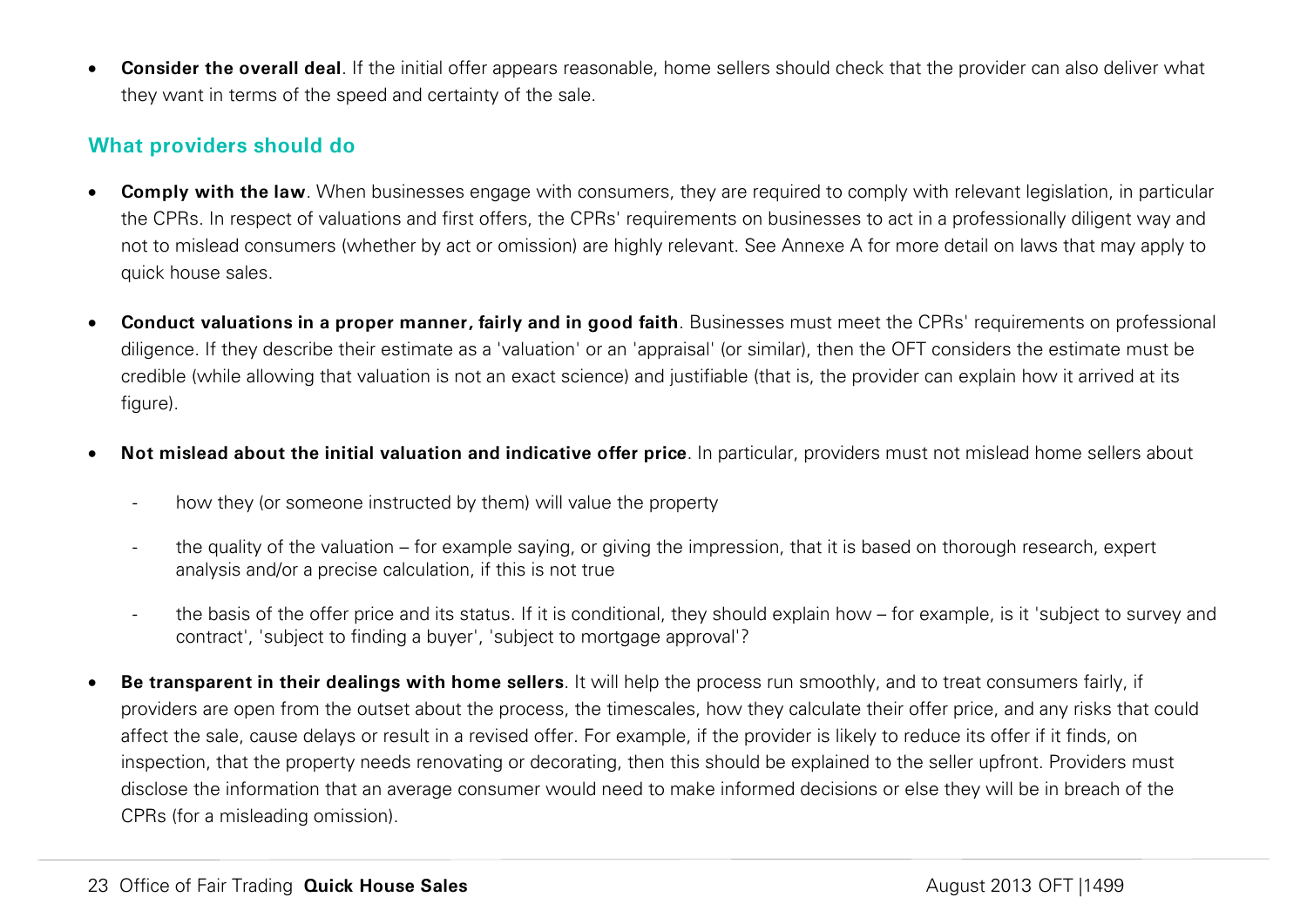# **Surveys, final offer and completion**

## **What we found**

If the seller remains interested in a quick house sale after the first valuation, the provider will usually arrange for a survey to be undertaken. This will check the condition of the property and give another valuation. Most providers seem to use independent RICS accredited surveyors.

The surveyor's valuation helps to determine the final offer price. If the surveyor finds problems with the structural condition of the property, this may affect the valuation. As with any house sale, this may cause the buyer to lower their offer or pull out of the deal.

How often this happens with quick house sales is not known. However, from consumer complaints, it seems that the surveyor's valuation can lead to significant reductions in final offer prices. We have seen price drops ranging from 7 per cent to 53 per cent of the initial offer (already lower than the full market value) and averaging 22 per cent across the complaints we have received.

## Case study

A home seller close to retirement had borrowed money and wanted to sell quickly as they could not keep up the repayments. They accepted an offer of £73,000. On the same day the provider called to say they were reducing the offer to £58,000 as that was all they could now afford. A courier was sent round that evening for the seller to sign new documents. The seller agreed to the new offer as they felt 'between a rock and a hard place' having already committed to the purchase of a new property.

In some instances, home sellers have not been shown the survey findings that explain these reductions. This has even happened when the provider has required the seller to pay for the survey.

Surveyors' findings and valuations seem to be a common reason for late drops in the offer price, but we have heard of other reasons too. For example, adverse searches, lenders refusing to lend to the buyer, and 'market conditions'. Sometimes, though, no reason is given.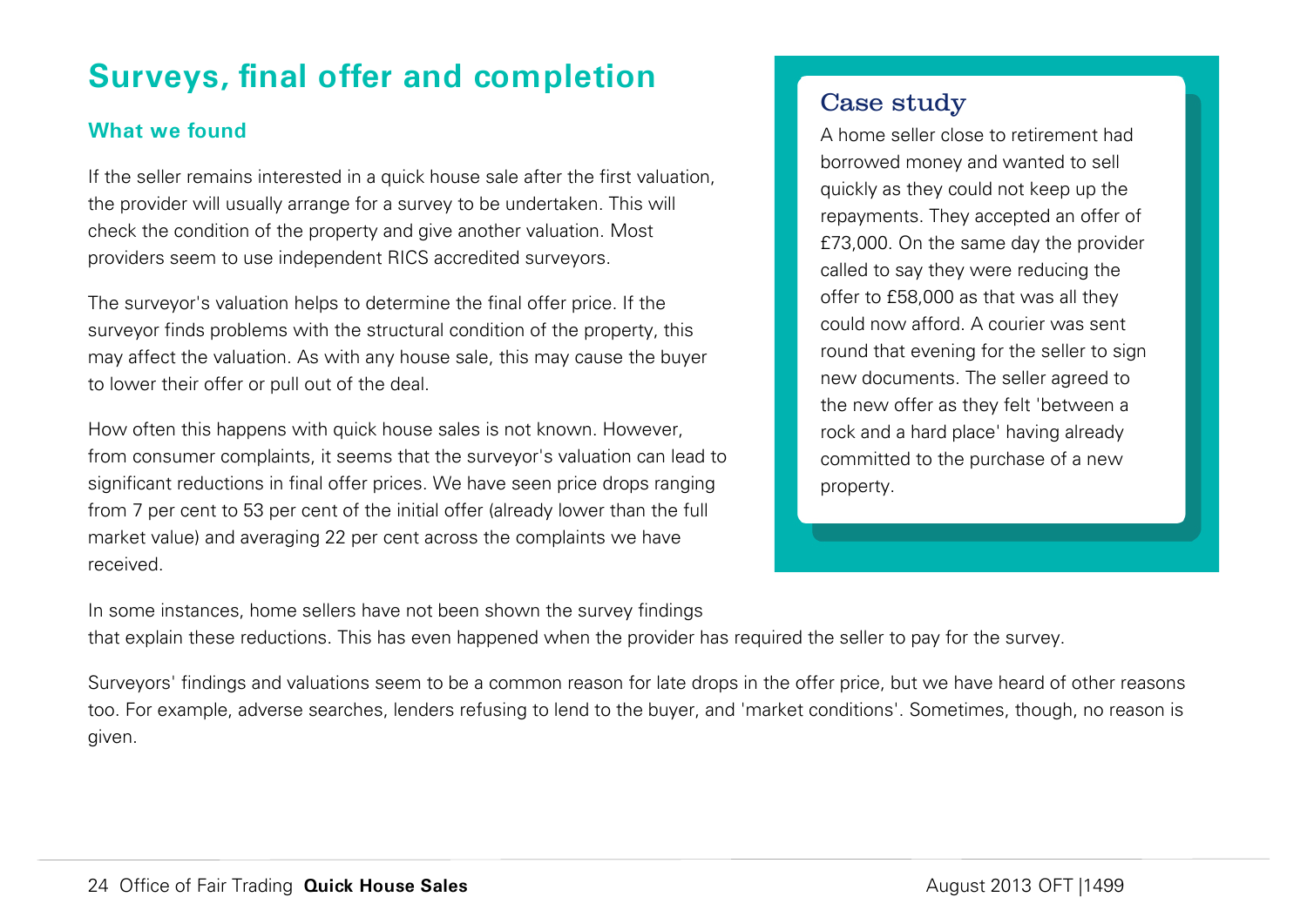When the offer price is dropped, some home sellers walk away from the deal. Not always without cost, though. If they paid for the survey or incurred legal costs, these may not be reimbursed. If they signed an exclusivity agreement with the provider (see page [27](#page-27-0) below), they may remain tied to it until it expires.

Some home sellers accept the reduced offer. We have seen examples where sellers have accepted offer prices that were tens of thousands of pounds lower than the initial 'offer' (which was already a below market value price). These tend to be sellers with an urgent reason to sell, for example because they are already committed to a purchase of another property, have debts to pay off, or are in poor health. When these significant drops in the offer price come at the last minute, at exchange of contracts, and without any good explanation, we have concerns that providers may be exploiting these sellers' circumstances.

## **How home sellers can help themselves**

• **Do not commit to the sale too early.** Perhaps most importantly, home sellers should not make major financial commitments, or other decisions they would regret if the sale did not go through as expected, until: all surveys and legal checks have been carried out; the provider has made a final offer in writing; and they have obtained independent legal advice.

## Case Study

An elderly home seller, 87 years old, who was moving into a rented apartment, was offered £120,000. The provider took time on the purchase and proceeded only when they had found a buyer. The home seller was told that market conditions had changed since the first offer, so the offer price was reduced to £85,000. Completion occurred towards the end of the fourth month. The seller became really depressed and stressed at the failure of people to keep promises and the lack of information at all times during the process.

- **Quiz the provider.** If the provider reduces the offer price, home sellers should ask why.
- **Do not rush decisions**. Home sellers should obtain sufficient information to allow them to make an informed decision whether to proceed with the sale. They should also think about the alternatives. It may be better to withdraw from a deal and lose some money than to carry on and sell at a grossly reduced price.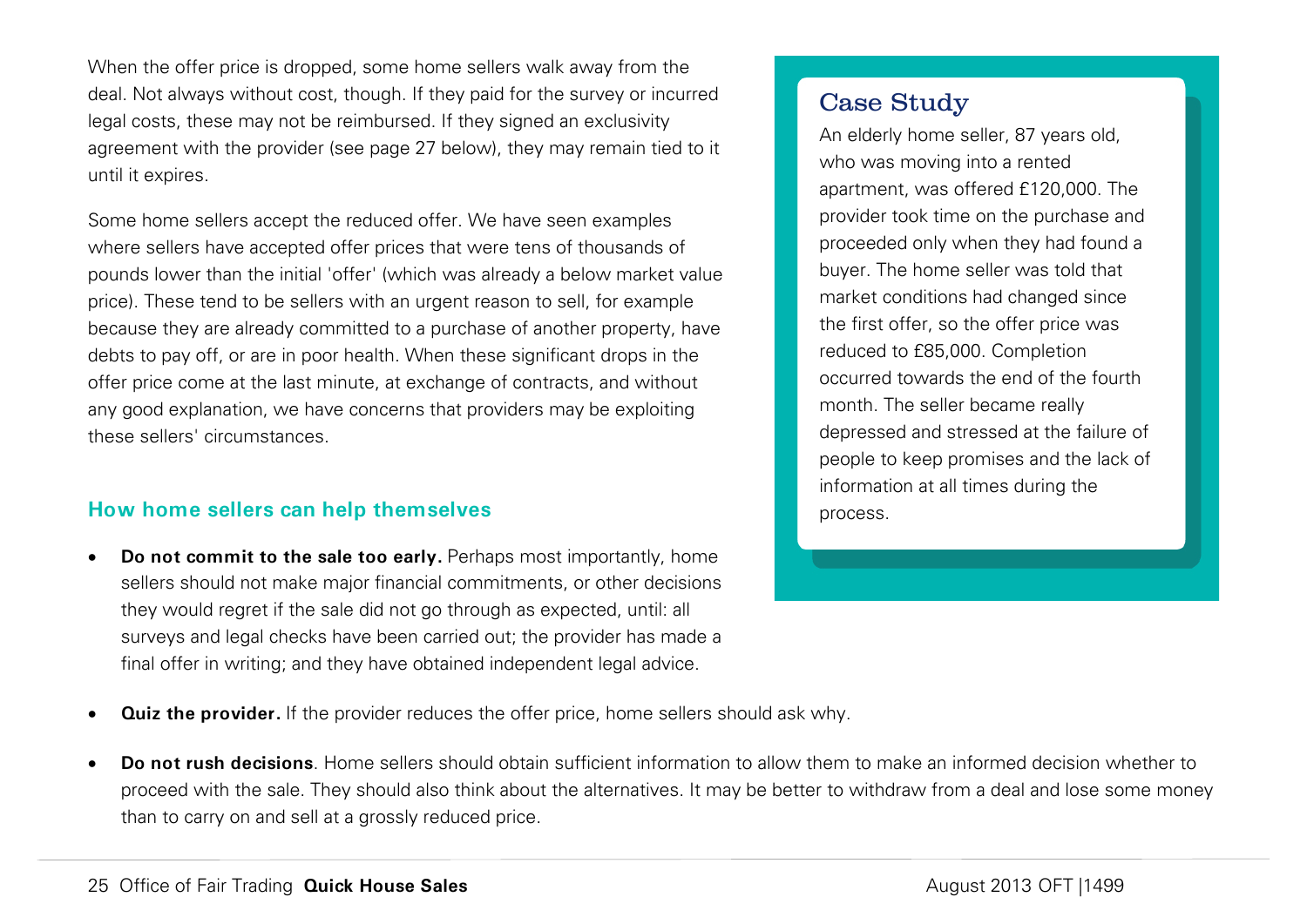## **What providers should do**

- **Comply with the law**. When businesses engage with consumers, they are required to comply with relevant legislation, in particular the CPRs. In respect of surveys and final offers, particularly relevant are the CPRs' requirements not to mislead consumers (whether by act or omission) and not to use harassment, coercion or undue influence (that restricts how the average consumer would act or their ability to make free or informed choices). See Annexe A for more detail.
- **Not mislead about surveys and final offers**. For example, if the survey findings have led the provider to revise its offer, the provider should show the relevant findings to the home seller. Not to do so may be a misleading omission under the CPRs, since it will affect the seller's decision whether or not to proceed with the sale.
- **Not pressurise home sellers**. For example, reducing the price late in the process without a valid reason, where this puts undue pressure on the home seller and restricts their ability to make informed choices, might constitute an aggressive practice and unfair commercial practice under the CPRs.
- **Be transparent in their dealings with home sellers.** There may be times when providers will lower their offer to reflect new information about the property's condition and marketability. It will help the process run smoothly, and to treat consumers fairly, if providers explain early on what factors may affect the final offer price and when they may do so. If price reductions are required, providers should explain why.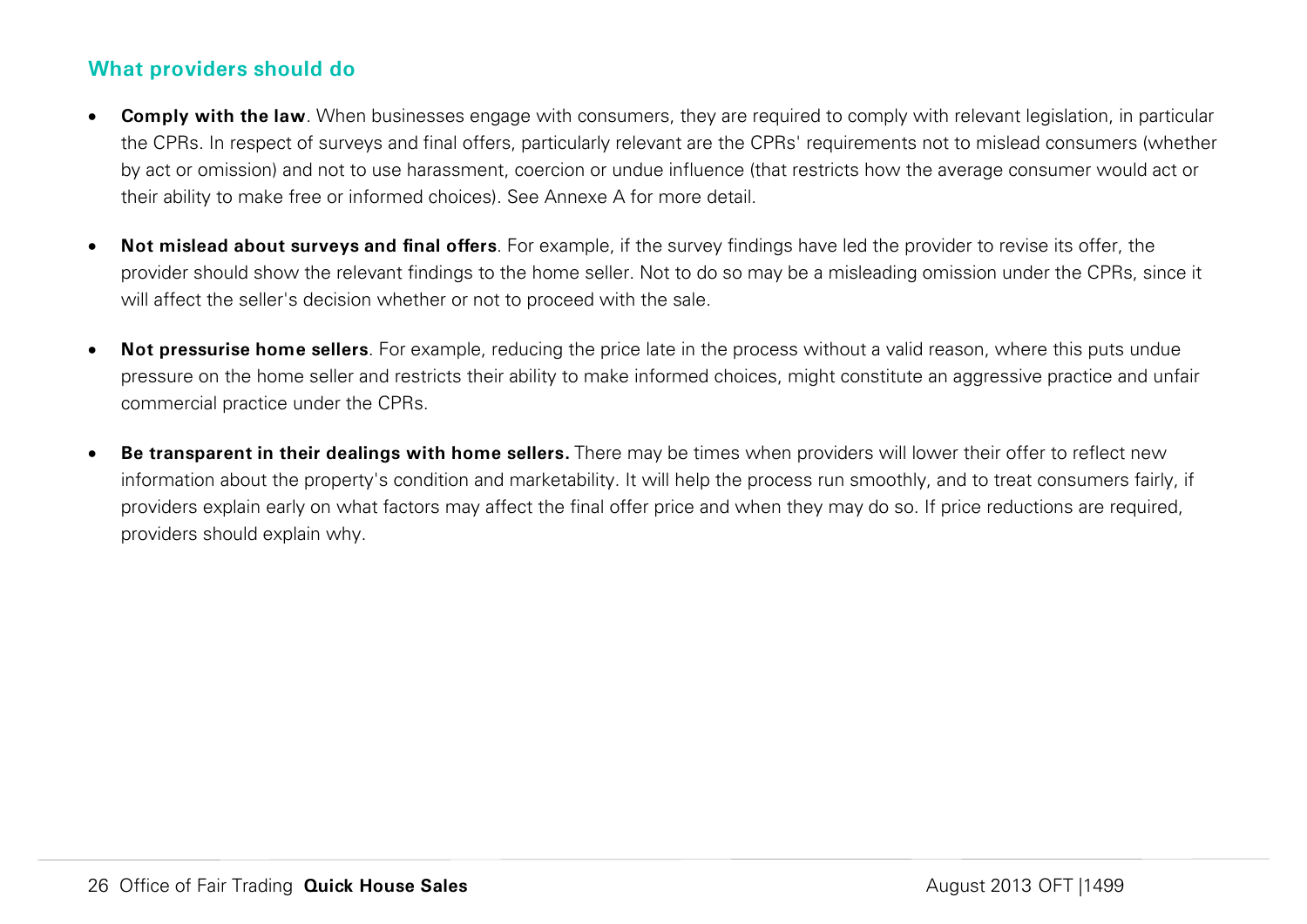## <span id="page-27-0"></span>**Fees, lock-ins and solicitors**

## **What we found**

Along the way, from initial contact to completion (or withdrawal from the deal), the home seller may be required to pay fees, sign an agreement and/or instruct a solicitor.

The charging of fees does not appear to be common. Many providers do not charge any fees to home sellers and will even pay some or all of the sellers' legal costs (provided the sale goes through). Some providers do require sellers to pay an upfront fee for the survey, but this is usually paid back when the sale is finalised. Very few providers charge the seller commission on the sale.

Sellers may be liable for costs if they pull out of exclusivity agreements, sometimes called option to purchase agreements. These agreements appear to be more commonly used by providers that broker or buy some properties and broker others. In the examples we have seen, the costs for withdrawal can run to several thousands of pounds. They also tend to lock-in the seller for long periods of time (for example six months or a year). During this time, the exclusivity agreements tend to state that the seller cannot sell to or through anyone but the provider, but offer no guarantee that their property

## Case Study

The home sellers were splitting up and for that reason wanted a quick sale. They accepted an offer to purchase the property of £135,000. The offer was then reduced to £94,000 following the valuation survey. The home seller found another buyer prepared to pay £100,000 but were told that the agreement they had signed meant they could not sell to another buyer for six months. They lost the other buyer and had to wait until the restriction ended as they could not pay fees and charges worth several thousands of pounds to get the restriction lifted.

will be sold at the end of the term. We cannot see how these long tie-ins square with the promise of a quick house sale.

Some providers recommend that the seller uses one of their panel solicitors, on the grounds that this will help to push through a speedy sale. A few sellers, though, told us they felt pressed to use the provider's choice of solicitor rather than their own.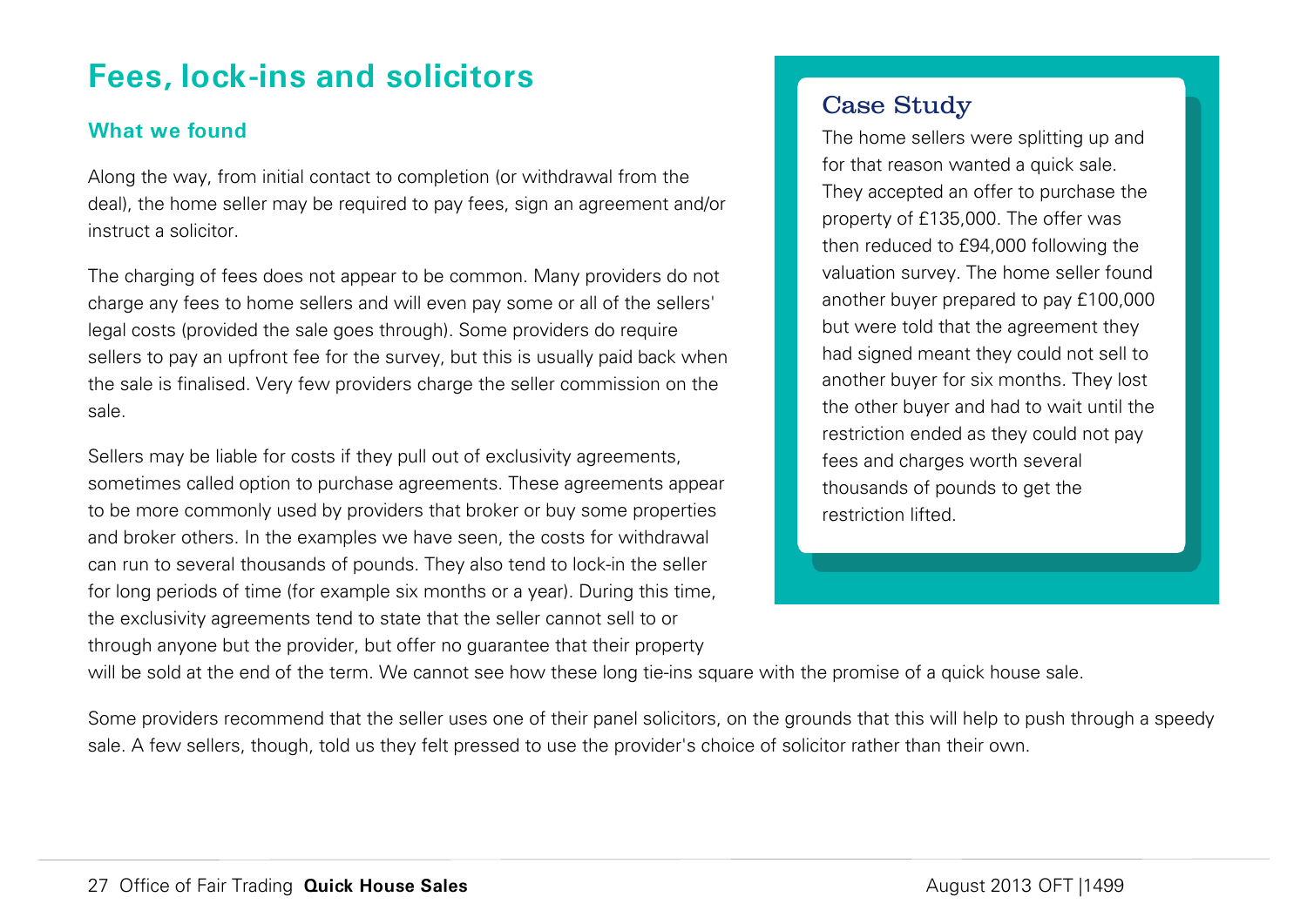#### **How home sellers can help themselves**

- **Find out what the costs will be**. Ask what fees and charges will have to be paid (such as surveys and solicitor fees), both if the sale is completed **and** if it is not. If the seller ends up wanting to pull out of the deal, will they be able to afford these costs? Will they stick with the deal just to avoid incurring the costs?
- **Before signing any agreement, read it carefully and obtain independent legal advice if they are at all unsure**. Do they understand what they are being asked to sign and its implications? They should not sign an agreement unless they know what they are agreeing to. They should look out for clauses that place restrictions on what they can do or which may make them liable for future costs and charges, and weigh up the pros and cons of the overall agreement.

#### • **Never be shy about negotiating on price**.

**Watch out for long tie-ins**. A typical estate agency contract lasts 8-12 weeks. Home sellers who want a speedy sale should question why a quick house sale provider would need an agreement lasting much longer than four weeks? If the provider needs more time than this, whether to finalise the purchase or find a buyer, the seller should reassess the deal: is the offer price acceptable given the speed and (un)certainty of the sale.

## Case Study

A retired couple decided on a quick house sale as they were moving in with an elderly relative who was very ill. They were offered just over £100,000 which they accepted. Completion day came and went. A new completion date was set for a week later and the offer was reduced to £55,000 as the provider said it had to finance the deal directly as the bank would not pay. The home sellers said that in theory it would be possible to walk away and reject the lower offer but they were already a long way down the process. They were also concerned that they would face solicitor's costs if they did not complete the sale.

- **Make comparisons.** Use the information on fees, lock-ins and restrictive clauses, together with other information, to compare different providers. Sellers should consider how the comparisons look if the sale goes through and if they choose to pull out.
- **Never be rushed or pressured into a decision that they are not comfortable with**. For example, the provider cannot require a seller to use a solicitor of its choice. Everyone has the right to take their own independent legal advice.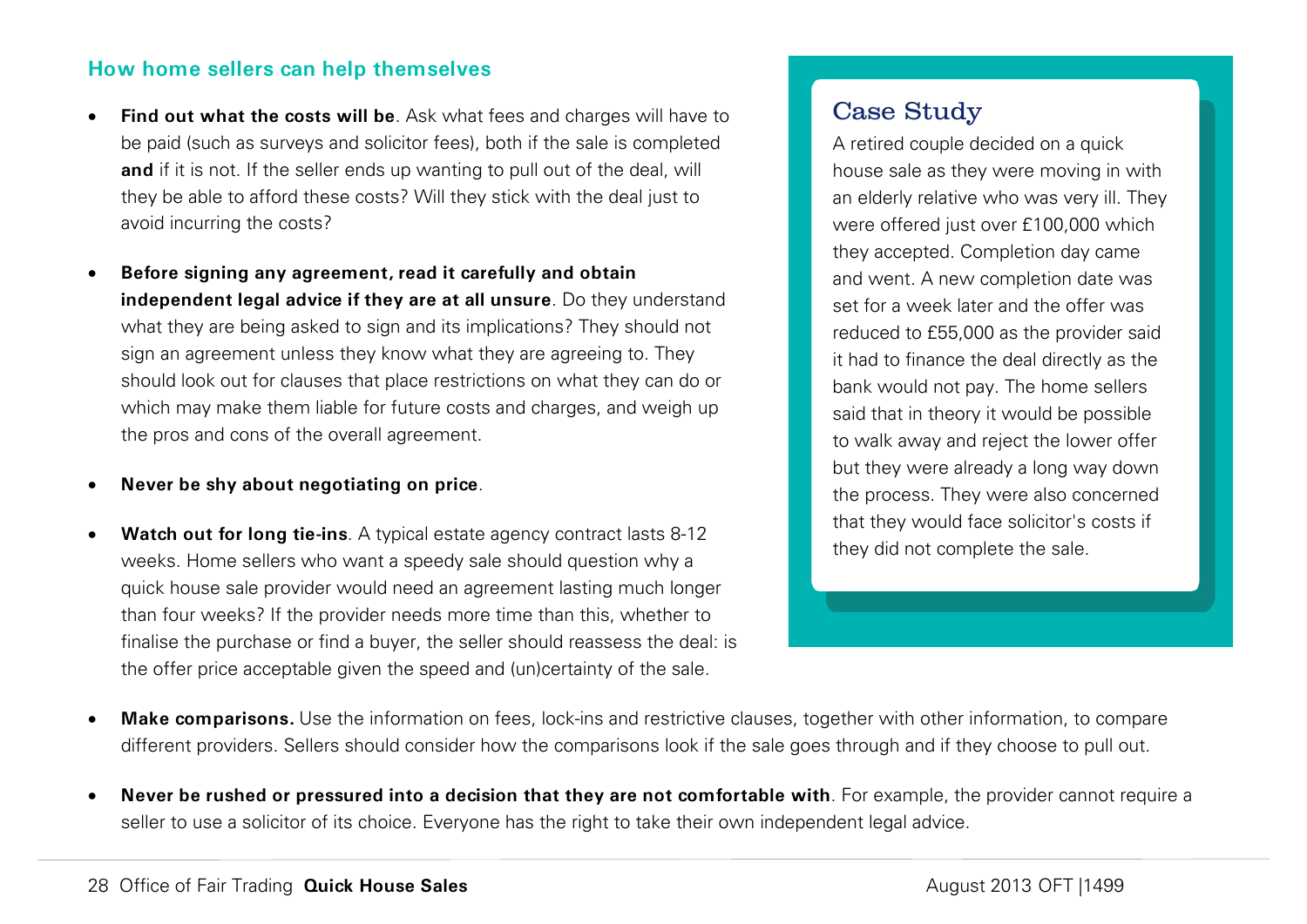## **What providers should do**

- **Comply with the law**. When businesses engage with consumers, they are required to comply with relevant legislation, in particular the CPRs. In respect of standard contract terms, the Unfair Terms in Consumer Contracts Regulations 1999 are also relevant. See Annexe A for more detail.
- **Not mislead home sellers about fees**. They must not mislead home sellers (whether by act or omission) about any fees and charges that the home sellers may be required to pay. Providers should explain what amounts will be due, when they will be due and what factors might affect the amount and/or the due date.
- **Not use unfair terms in agreements**. Standard terms should be expressed fully, clearly and legibly. Important contractual terms, for example that might disadvantage consumers, should be prominent in documents and actively brought to the home seller's attention in good time before they are asked to agree to them. For example, if the seller will become liable for any charges if they pull out of a agreement, this should be explained clearly before they commit to the deal.
- **Not lock a seller into an excessively long agreement**.
- **Explain exclusivity agreements carefully.** Bring to the seller's attention how long any contractual agreement will last, what costs and charges would apply if the seller pulls out of the agreement, and any notices that will be placed at [HM Land Registry,](http://www.landregistry.gov.uk/professional/guides/practice-guide-19) Registers [of Scotland](http://www.ros.gov.uk/) or [Northern Ireland's Land and Property Services](http://www.lpsni.gov.uk/) (placing a restriction on the sale of the property) whilst the agreement is in place. It may be considered good practice to remind home sellers that they may wish to obtain independent legal advice before signing an agreement.
- **Not require the seller to use a particular solicitor or one of your panel solicitors**.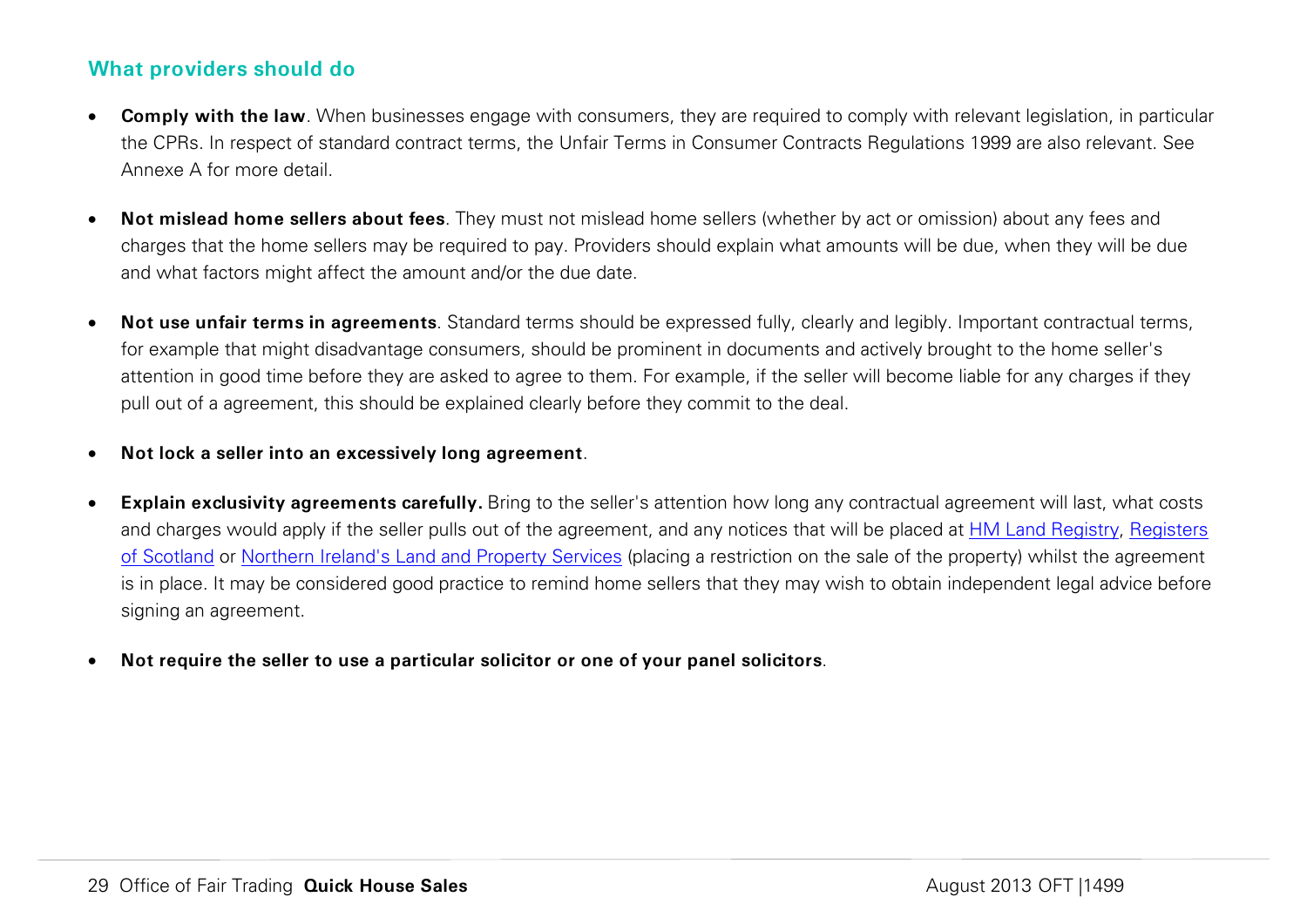## **Consumer complaints and redress**

## **What we found**

We have little information on how providers handle complaints. From the information available to us, few providers that broker seem to be registered with an officially approved estate agents redress scheme.

## **How home sellers can help themselves**

- **If appropriate, complain**. Home sellers may reasonably expect businesses to act with integrity, reasonable care, skill and good faith. If they are not happy with a provider's conduct, they have the right to complain and to expect the provider to investigate and try to resolve the complaint.
- If necessary, complain to a third party. If sellers are not satisfied with the way the provider has dealt with the complaint, they can refer the matter to, for example
	- the officially-approved estate agents redress scheme to which the provider belongs (but only if the provider's activities involve: introducing the seller to third party buyers and, if an introduction is made, any steps taken to progress sale)
	- the [Advertising Standards Authority](http://www.asa.org.uk/Consumers/How-to-complain.aspx) (if the complaint is about the provider's advertisements online or in print media)
	- [Citizens Advice,](http://www.adviceguide.org.uk/consumer_w/consumer_taking_action_e/consumer_making_a_complaint_e.htm) or
	- their local authority [Trading Standards Service.](http://www.tradingstandards.gov.uk/advice/index.cfm)

See Annexe D for more detail.

• **For certain types of misconduct, if the seller feels they have a strong case, consider court action**. If the provider is in breach of contract or makes a misrepresentation, the home seller may have a claim for damages to compensate them for their losses. Consumers can also take their own legal action in respect of unfair terms. If a court finds a term used in a consumer contract to be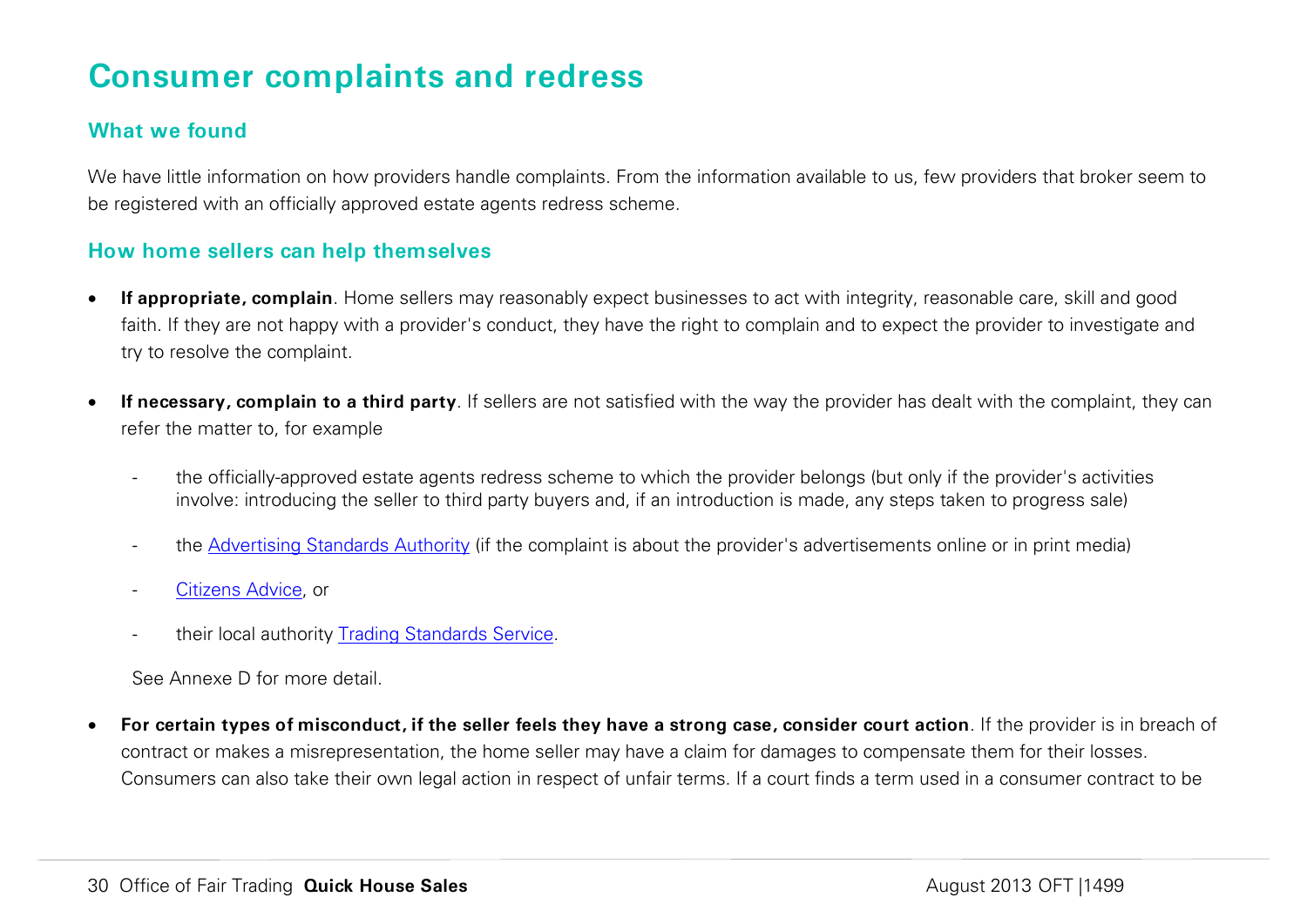unfair, it would not be binding on the consumer. Home sellers should consider obtaining legal advice before threatening or taking court action.

## **What providers should do**

- **Comply with the law**. For example
	- Check whether they are engaging in any activities that would fall within the definition of 'estate agency work' under the EAA. If they are, ensure that they are meeting their legal obligations, including the requirement to be registered with an officiallyapproved estate agents redress scheme where they do residential estate agency work.
	- Be aware that the [Provision of Services Regulations 2009](http://www.legislation.gov.uk/uksi/2009/2999/contents/made) require businesses to respond to customer complaints as quickly as possible and to make their best efforts to find a satisfactory solution to the complaint.
- **Ensure that their staff and representatives are complying with the law**. They should have appropriate training in place so that anyone representing their business, or trading in their name, understands their legal obligations. They should also have appropriate controls in place to check compliance.
- **Deal with consumer complaints promptly, effectively and in a professional manner**.
- **Act professionally throughout the process and with a high level of consumer service**, since this will help to avoid complaints. For example
	- using sales scripts, techniques and practices that treat home sellers fairly
	- taking all reasonable steps to avoid unnecessary delays
	- keeping the home seller updated throughout the process.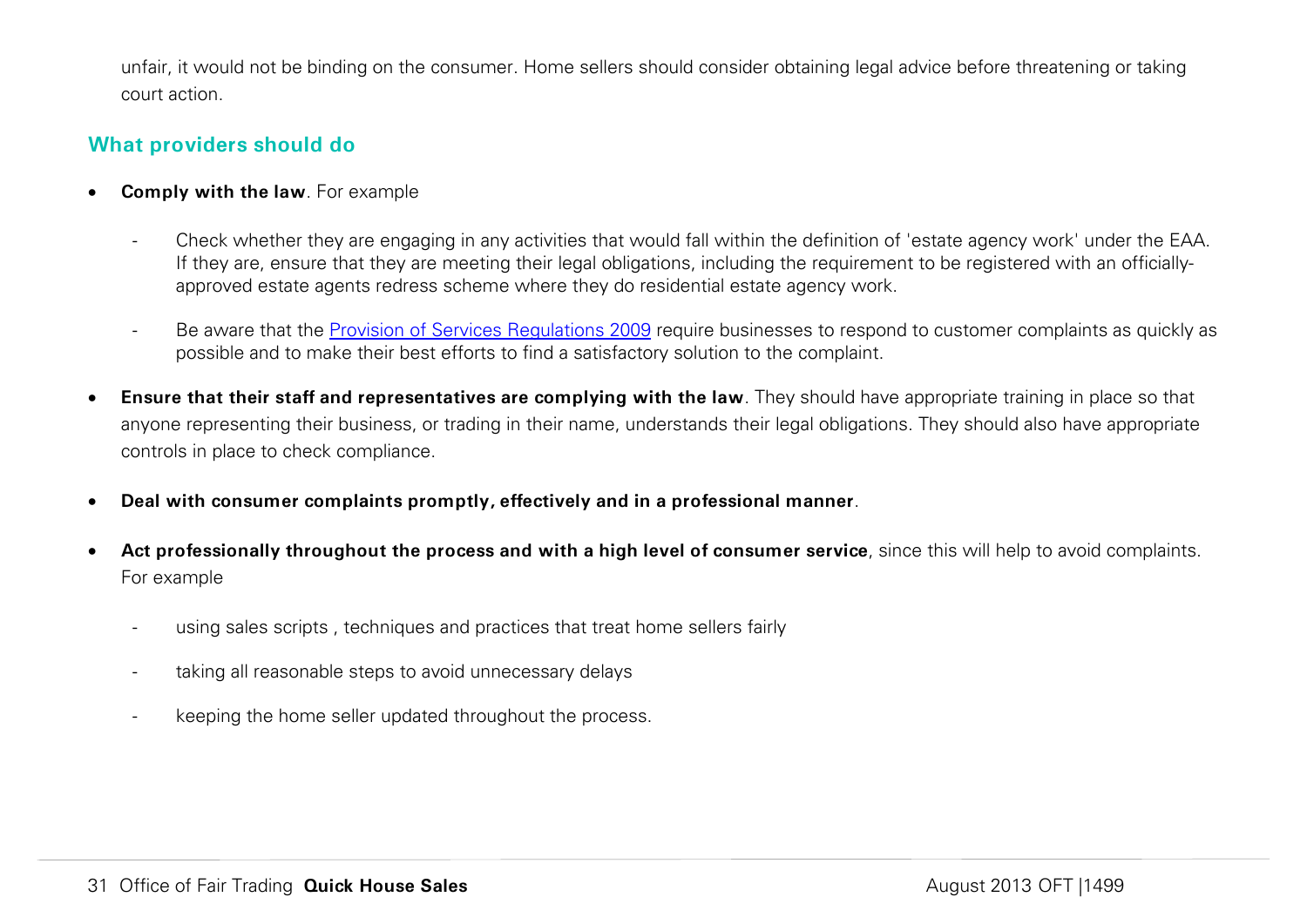# <span id="page-32-0"></span>**Conclusion**

Our study identified concerns around providers' compliance with consumer and estate agency law. It also noted that home sellers may find it hard to engage confidently with the quick house sale process as a result of some practices in the sector.

With this report (and its annexes), we have supplied information that will help:

- quick house sale providers to understand the law that applies to their sector and the steps they may need to take to deal with home sellers more openly and honestly. In addition, we have written to almost 120 businesses in the sector to remind them of their legal obligations and to ask them to check that their practices are not unfair to consumers. This includes a warning to providers that carry out estate agency work that they must comply with estate agency legislation or else face the risk of action.
- home sellers to raise their awareness of quick house sales, enabling them to make more informed choices and to engage with providers more confidently and successfully. We are working with partner organisations to ensure that our top tips for home sellers are disseminated in a targeted way, especially to vulnerable consumer groups.

In addition to this report, we have

- opened an investigation into three providers, focusing on business practices that potentially raise particularly serious concerns
- opened a dialogue with the sector encouraging them to develop some form of self-regulation
- engaged with RICS and the law societies of England/Wales, Scotland and Northern Ireland, asking them to notify their members of this report and raise awareness of the issues faced by home sellers in quick house sales.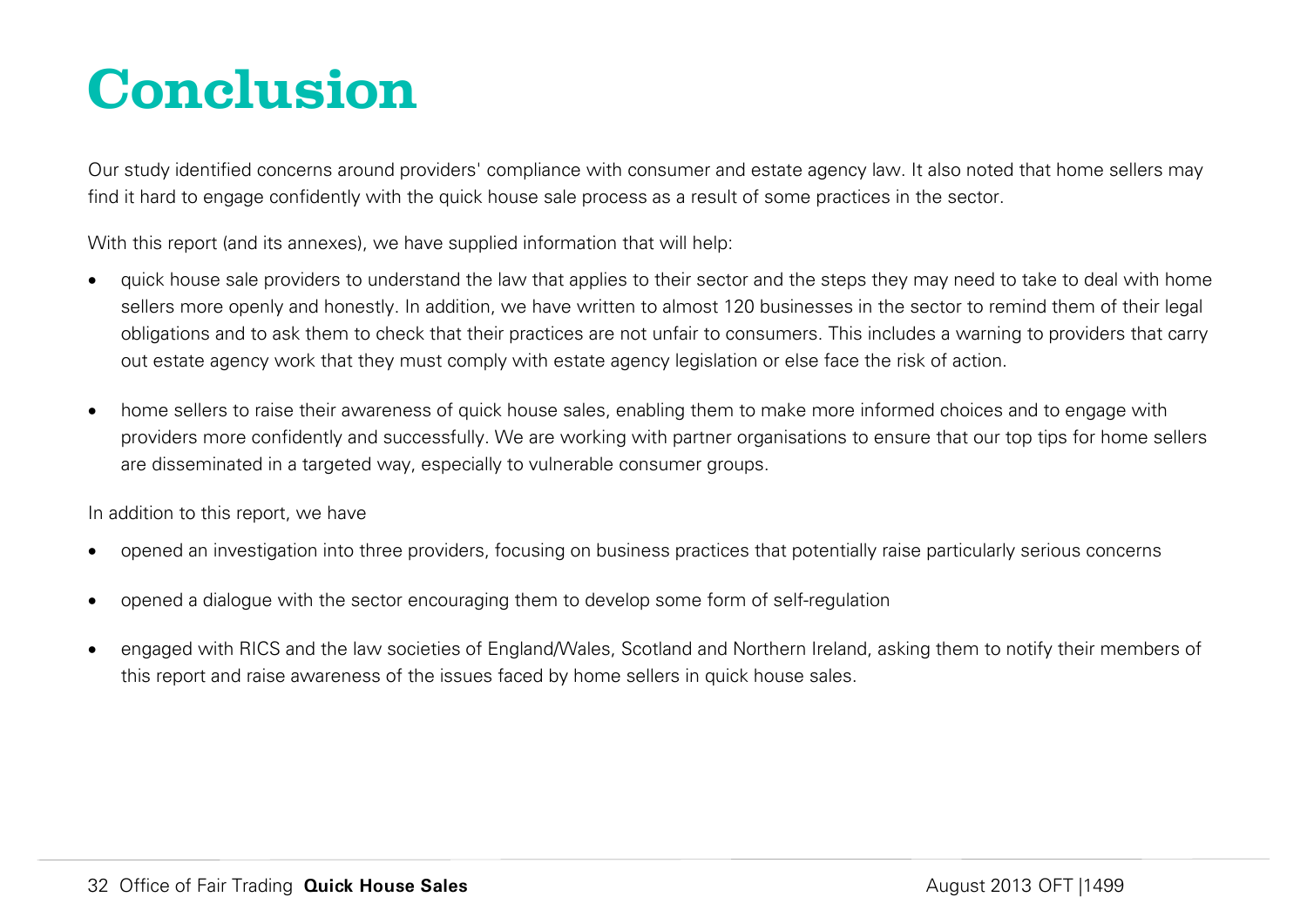<span id="page-33-0"></span>

### **A. What are the main laws that may apply to quick house sales?**

Giving quick house sale providers a summary of the key legal requirements that may apply to them depending on what services they offer, and suggestions on where they can go for more information.

[www.oft.gov.uk/shared\\_oft/market-studies/oft1499a.pdf](http://www.oft.gov.uk/shared_oft/market-studies/oft1499a.pdf)

## **B. Business good practice**

Giving quick house sale providers suggestions on practices and behaviours that we think would help them to demonstrate compliance with the law and meet the professional standards that home sellers might reasonably expect from them.

[www.oft.gov.uk/shared\\_oft/market-studies/oft1499b.pdf](http://www.oft.gov.uk/shared_oft/market-studies/oft1499b.pdf)

## **C. Alternatives to quick house sales**

Giving homeowners a summary of the main alternatives to quick house sales and, for each one, suggestions on where they can go for help.

[www.oft.gov.uk/shared\\_oft/market-studies/oft1499c.pdf](http://www.oft.gov.uk/shared_oft/market-studies/oft1499c.pdf)

## **D. Top tips for home sellers**

Giving home sellers advice on how to deal with quick house sale providers, the things that can go wrong which they should watch out for, and what they can do to try to ensure that the sale goes well.

[www.oft.gov.uk/shared\\_oft/market-studies/oft1499d.pdf](http://www.oft.gov.uk/shared_oft/market-studies/oft1499d.pdf)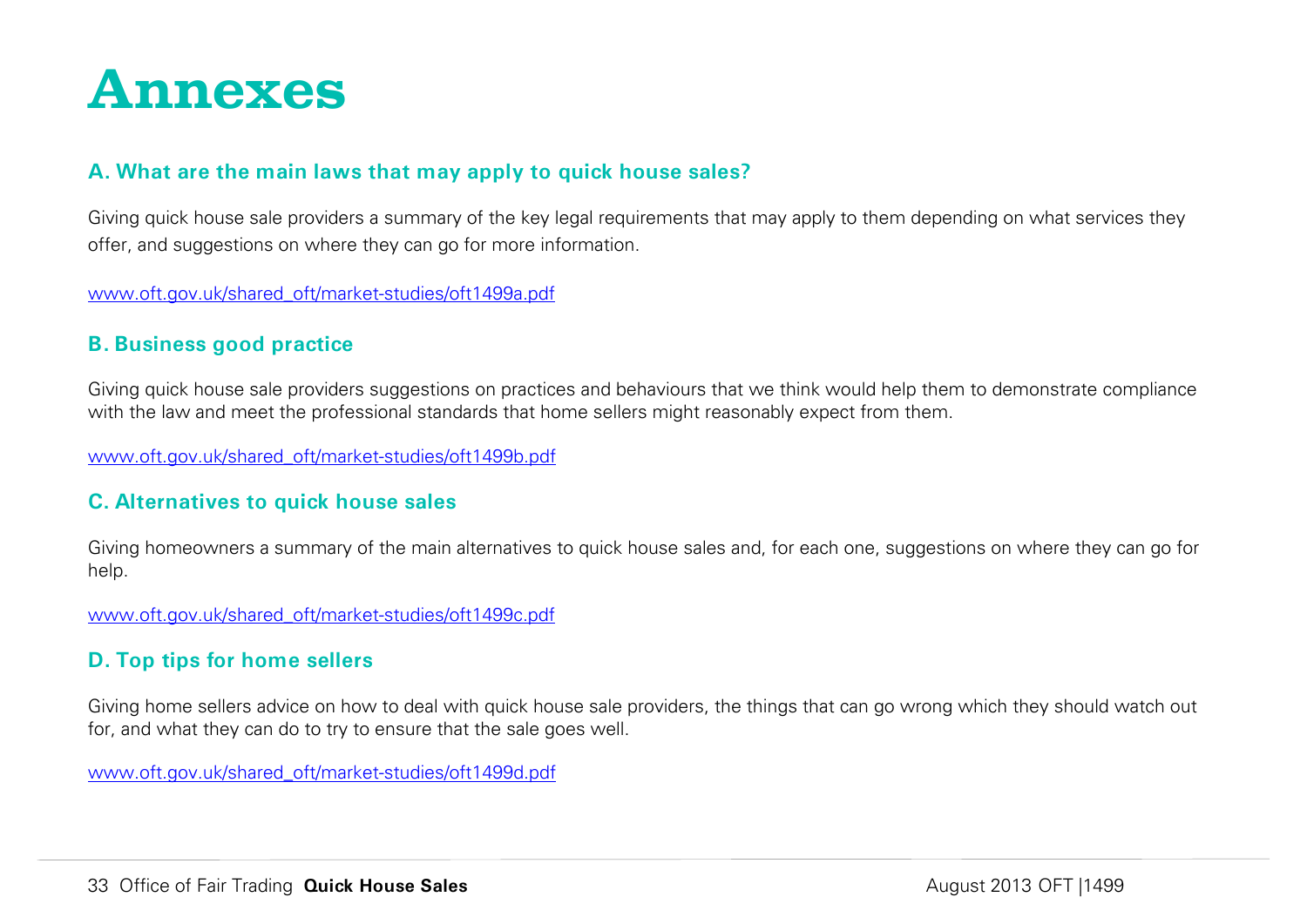# <span id="page-34-0"></span>**References**

A list of the weblinks included in this report

Page 8 Sale and rent back, An OFT market study, October 2008 [www.oft.gov.uk/shared\\_oft/reports/consumer\\_protection/oft1018.pdf](http://www.oft.gov.uk/shared_oft/reports/consumer_protection/oft1018.pdf)

Page 10 HM Revenue & Customs: Property transactions in the UK [www.hmrc.gov.uk/statistics/transactions.htm](http://www.hmrc.gov.uk/statistics/transactions.htm)

Page 12 Consumer Protection from Unfair Trading Regulations 2008 (CPRs) [www.legislation.gov.uk/uksi/2008/1277/contents/made](http://www.legislation.gov.uk/uksi/2008/1277/contents/made)

Pages 18 and 22 The Property Ombudsman [www.tpos.co.uk/find-member.php](http://www.tpos.co.uk/find-member.php)

Pages 18 and 22 Ombudsman Services: Property [www.ombudsman-services.org/property.html](http://www.ombudsman-services.org/property.html)

Page 18 Companies House WebCheck [wck2.companieshouse.gov.uk](http://wck2.companieshouse.gov.uk/)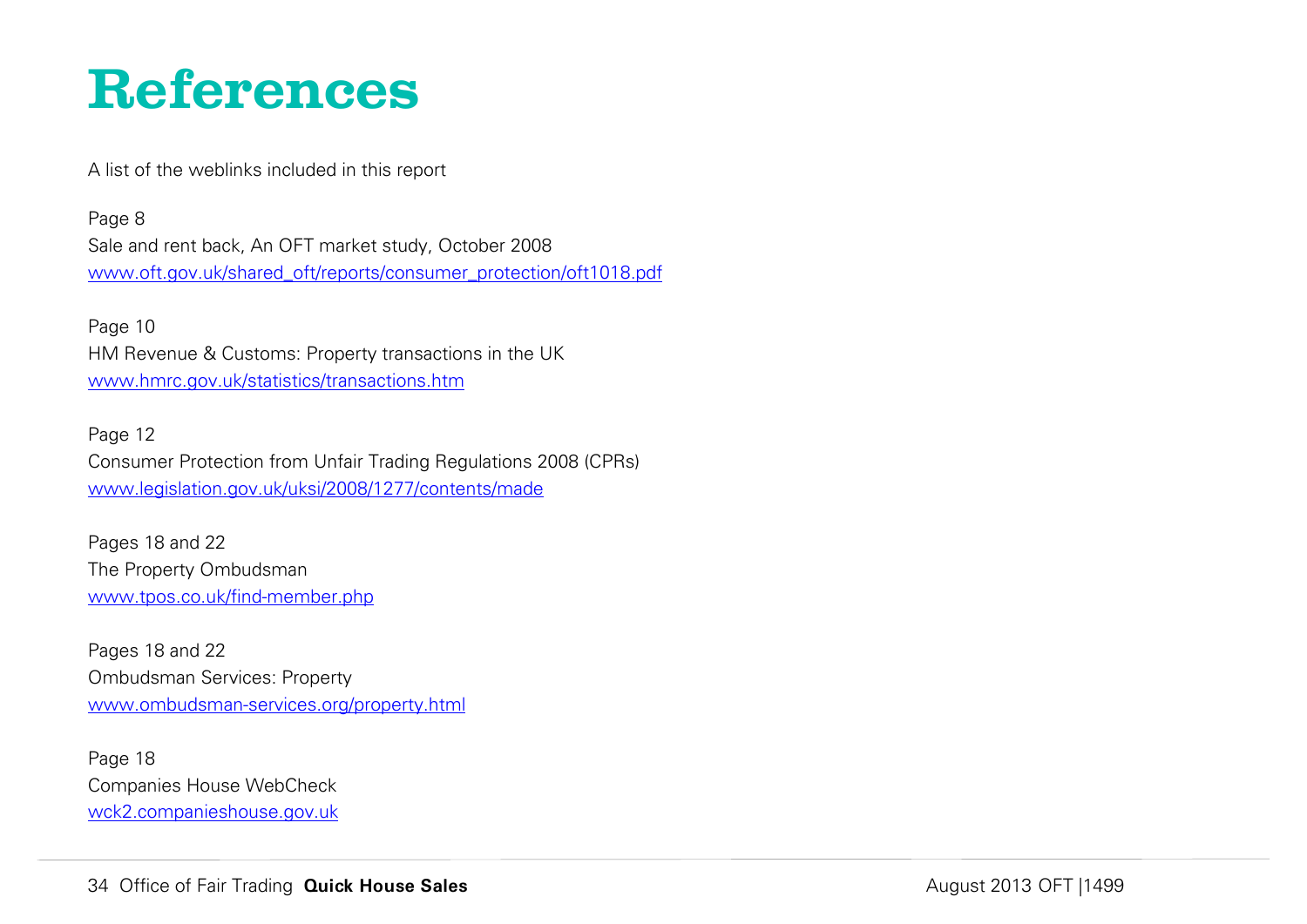Page 19 The Electronic Commerce (EC Directive) Regulations 2002 [www.legislation.gov.uk/ukpga/1998/29/contents](http://www.legislation.gov.uk/ukpga/1998/29/contents) Data Protection Act 1998 [www.legislation.gov.uk/uksi/2002/2013/made](http://www.legislation.gov.uk/uksi/2002/2013/made)

#### Page 20

Committee of Advertising Practice Ltd : UK Code of Non-broadcast Advertising, Sales Promotion and Direct Marketing [www.cap.org.uk/Advertising-Codes/Non-broadcast-HTML.aspx](http://www.cap.org.uk/Advertising-Codes/Non-broadcast-HTML.aspx) Committee of Advertising Practice Ltd : UK Code of Broadcast Advertising [www.cap.org.uk/Advertising-Codes/Broadcast-HTML.aspx](http://www.cap.org.uk/Advertising-Codes/Broadcast-HTML.aspx) OFT website: Estate Agents Redress Schemes [www.oft.gov.uk/OFTwork/estate-agents/EARS/](http://www.oft.gov.uk/OFTwork/estate-agents/EARS/) OFT website: Anti-money Laundering Registration [www.oft.gov.uk/OFTwork/aml/guidance](http://www.oft.gov.uk/OFTwork/aml/guidance)

Page 22 Example sources of property price information [www.mouseprice.com](http://www.mouseprice.com/) [www.nethouseprices.com](http://www.nethouseprices.com/) [www.zoopla.co.uk/house-prices](http://www.zoopla.co.uk/house-prices)

#### Page 29

HM Land Registry: Practice Guide 19 – Notices, restrictions and the protection of third party interests in the register [www.landregistry.gov.uk/professional/guides/practice-guide-19](http://www.landregistry.gov.uk/professional/guides/practice-guide-19) [www.ros.gov.uk](http://www.ros.gov.uk/) [www.lpsni.gov.uk](http://www.lpsni.gov.uk/)